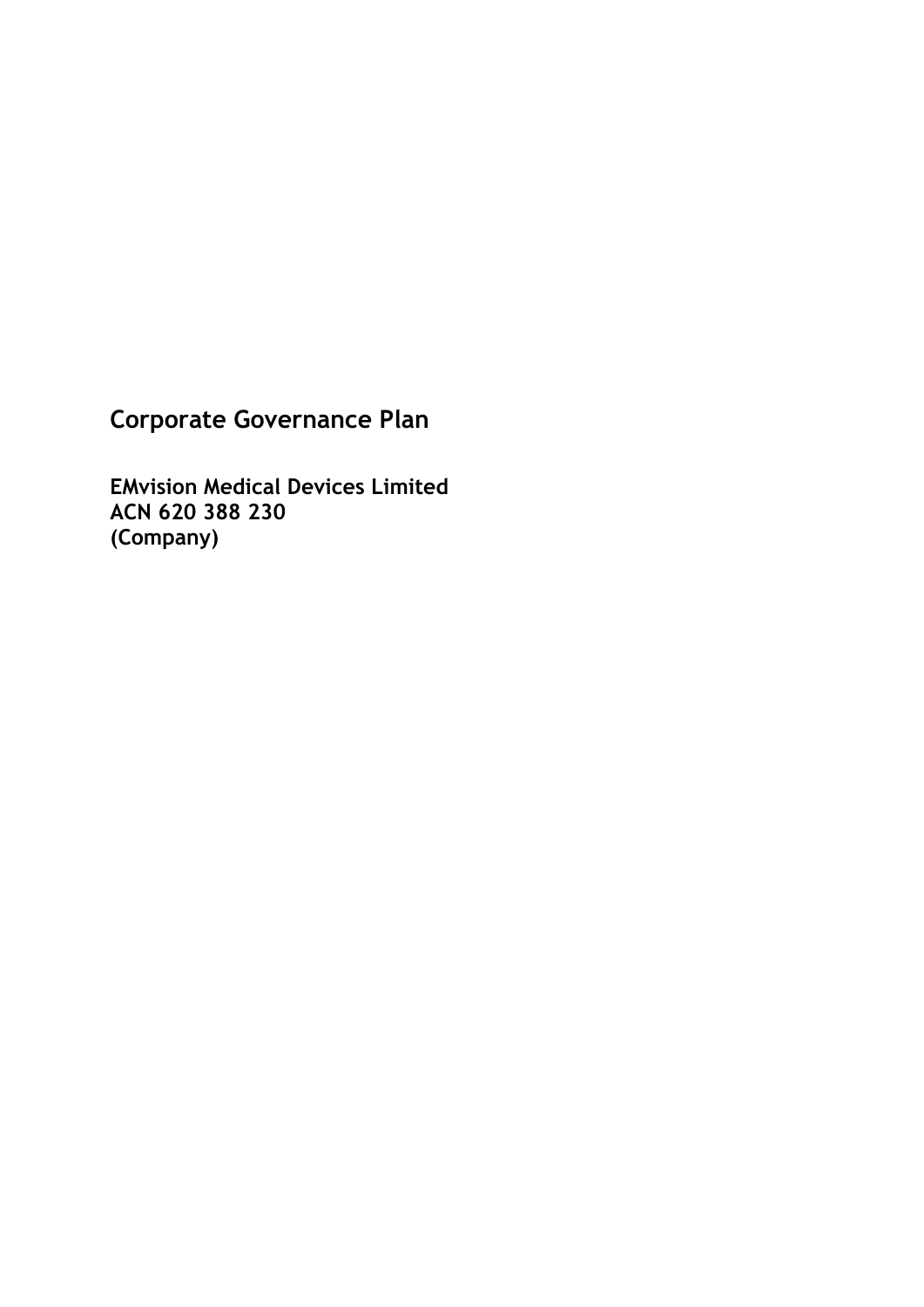### **Table of Contents**

| <b>Clause</b> |  | Page No |  |  |  |
|---------------|--|---------|--|--|--|
|               |  |         |  |  |  |
|               |  |         |  |  |  |
| 1.            |  |         |  |  |  |
| 2.            |  |         |  |  |  |
| 2.1           |  |         |  |  |  |
| 2.2           |  |         |  |  |  |
| 2.3           |  |         |  |  |  |
| 2.4           |  |         |  |  |  |
| 2.5           |  |         |  |  |  |
| 2.6           |  |         |  |  |  |
| 3.            |  |         |  |  |  |
| 3.1           |  |         |  |  |  |
| 3.2           |  |         |  |  |  |
| 3.3           |  |         |  |  |  |
| 3.4           |  |         |  |  |  |
| 4.            |  |         |  |  |  |
| 4.1           |  |         |  |  |  |
| 4.2           |  |         |  |  |  |
| 5.            |  |         |  |  |  |
| 6.            |  |         |  |  |  |
|               |  |         |  |  |  |
|               |  |         |  |  |  |
| 1.            |  |         |  |  |  |
| 1.2           |  |         |  |  |  |
| 1.3           |  |         |  |  |  |
| 1.4           |  |         |  |  |  |
| 1.5<br>1.6    |  |         |  |  |  |
| 1.7           |  |         |  |  |  |
|               |  |         |  |  |  |
| 2.            |  |         |  |  |  |
| 2.1           |  |         |  |  |  |
| 2.2           |  |         |  |  |  |
| 3.            |  |         |  |  |  |
| 3.1           |  |         |  |  |  |
| 3.2           |  |         |  |  |  |
| 4.            |  |         |  |  |  |
| 5.            |  |         |  |  |  |
| 6.            |  |         |  |  |  |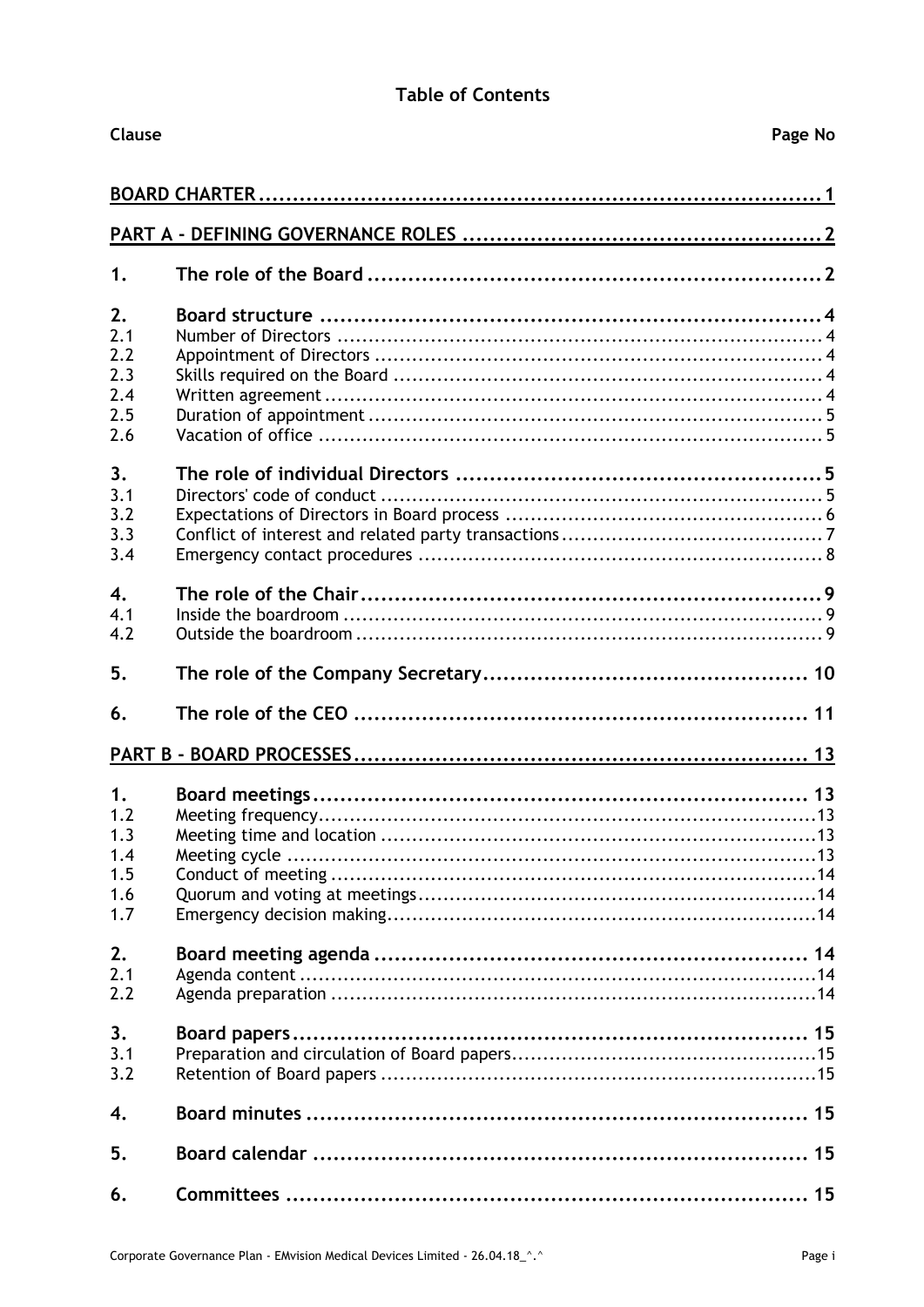### **Table of Contents**

| Clause           | Page No                                                          |  |
|------------------|------------------------------------------------------------------|--|
|                  |                                                                  |  |
| 1.               |                                                                  |  |
| 2.               |                                                                  |  |
|                  |                                                                  |  |
| 2.1              | Protocol for interaction with internal and external parties 16   |  |
| 2.2              |                                                                  |  |
| 3.               |                                                                  |  |
| $\overline{4}$ . |                                                                  |  |
| 5.               |                                                                  |  |
| 5.1              |                                                                  |  |
| 5.2              |                                                                  |  |
|                  |                                                                  |  |
| 1.               |                                                                  |  |
| 1.1              |                                                                  |  |
| 1.2              |                                                                  |  |
| 1.3              |                                                                  |  |
| 1.4              |                                                                  |  |
| 2.               |                                                                  |  |
| 2.1              |                                                                  |  |
| 2.2              |                                                                  |  |
| 2.3              |                                                                  |  |
|                  |                                                                  |  |
| 2.4              |                                                                  |  |
| 3.               |                                                                  |  |
| 3.1              |                                                                  |  |
| 3.2              |                                                                  |  |
| 3.3              |                                                                  |  |
| 3.4              |                                                                  |  |
| 3.5              |                                                                  |  |
| 4.               |                                                                  |  |
| 4.1              |                                                                  |  |
| 4.2              |                                                                  |  |
| 4.3              |                                                                  |  |
| 4.4              |                                                                  |  |
| 4.5              |                                                                  |  |
| 5.               |                                                                  |  |
| 6.               |                                                                  |  |
|                  |                                                                  |  |
|                  | ANNEXURE B - FURTHER EXECUTIVE DIRECTOR REMUNERATION DETAILS  27 |  |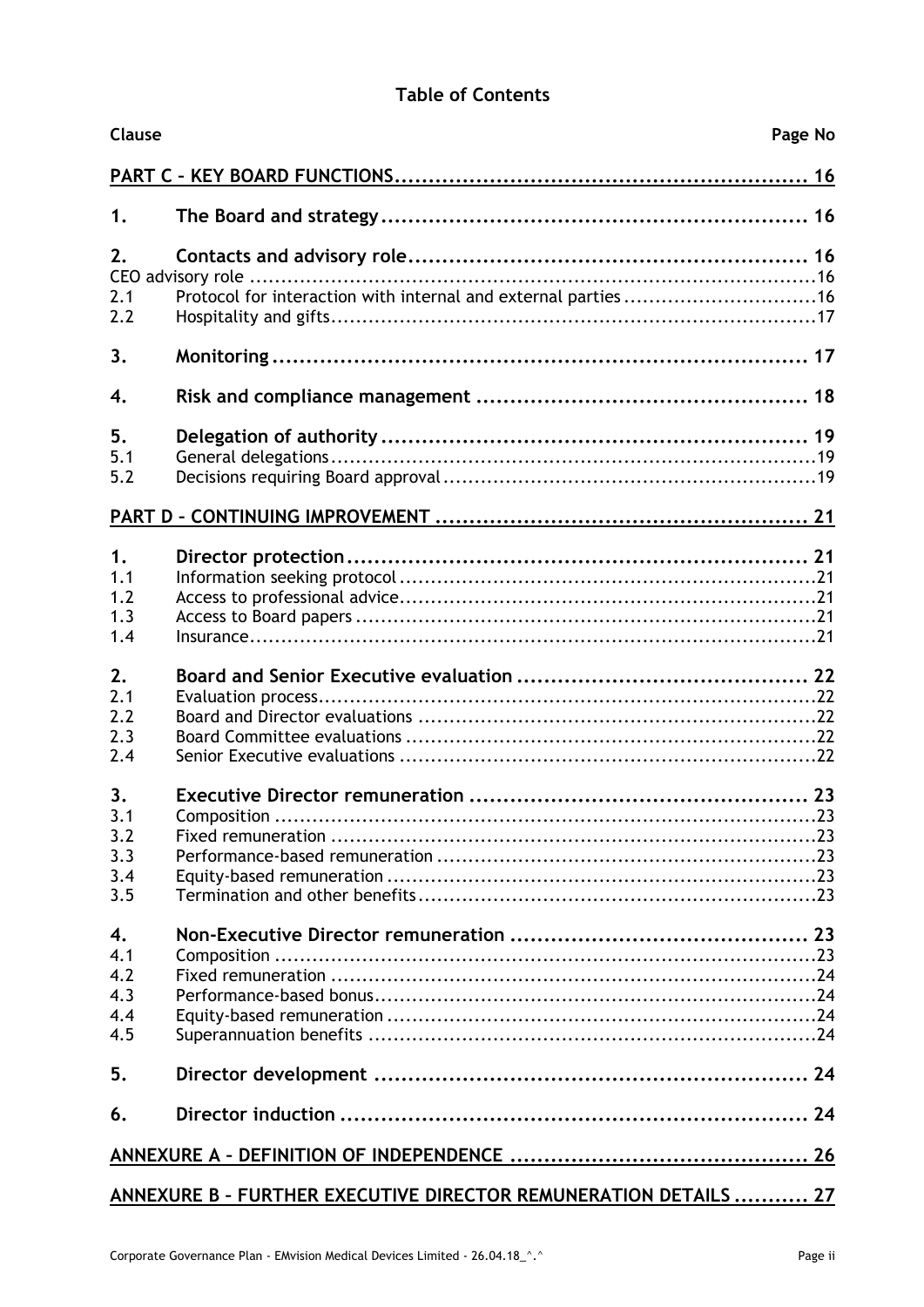# **BOARD CHARTER**

#### <span id="page-3-0"></span>**Introduction**

The Board of the Company (**Board**) has the ultimate responsibility to its shareholders for the strategy and performance of the Company in general. The Board is dedicated to fulfilling these duties in a lawful and professional manner, and with the utmost integrity and objectivity. As such, the Board actively pursues best practice governance processes.

Good governance policies and processes are critical for ensuring that the Company is governed in the best interests of the Company as a whole. With this point in mind, the Board has decided to articulate and formalise the corporate governance framework within which the Company operates.

This document outlines the Company's corporate governance policy in the form of a Board Charter, which is a written policy document that defines the respective roles, responsibilities and authorities of the Board, both individually and collectively, and of management in setting the direction, management and the control of the organisation. As such, it establishes the guidelines within which the Directors and Officers are to operate as they carry out their respective roles. It does not in any way constitute legal advice or act as a substitute for legal advice.

The Board is cognisant of the Company's current size, nature and scale of activities and that it currently may not comply with all of the Corporate Governance Principles and Recommendations (3rd Edition) published by the ASX Corporate Governance Council. However, the Company will state in its Annual Report its current position on these matters and a regular review will be undertaken to assess the applicability of the current procedures.

The purpose of this Board Charter is to document the policies upon which the Board has decided to meet its legal and other responsibilities.

The Company's Board Charter has four major sections:

- (a) Part A Defining Governance Roles;
- (b) Part B Board Processes;
- (c) Part C Key Board Functions; and
- (d) Part D Continuing Improvement.

While it is acknowledged that good governance is an important component of a successful company, it is also recognised that it is contingent upon the context in which it is practiced. Therefore, corporate governance needs to be a dynamic process. This Charter will need to be regularly reviewed and updated to reflect changes in the legal framework within which the Company operates, and amendments and developments in Board policies and procedures. It is the responsibility of the Company Secretary to ensure that the Board is consulted regarding any changes and updates, that the Charter is kept current and is reviewed and amended on a yearly basis, and that all Board members are provided with the latest versions of the Charter.

The Company recognises the overriding importance of its legal obligations which arise from various sources. Accordingly, nothing in this Charter must conflict with the Company's Constitution (**Constitution**), the Corporations Act or the ASX Listing Rules. If such a conflict occurs, the Constitution, Corporations Act and the ASX Listing Rules shall prevail.

Any reference to gender in this Charter should be interpreted as applicable to both males and females.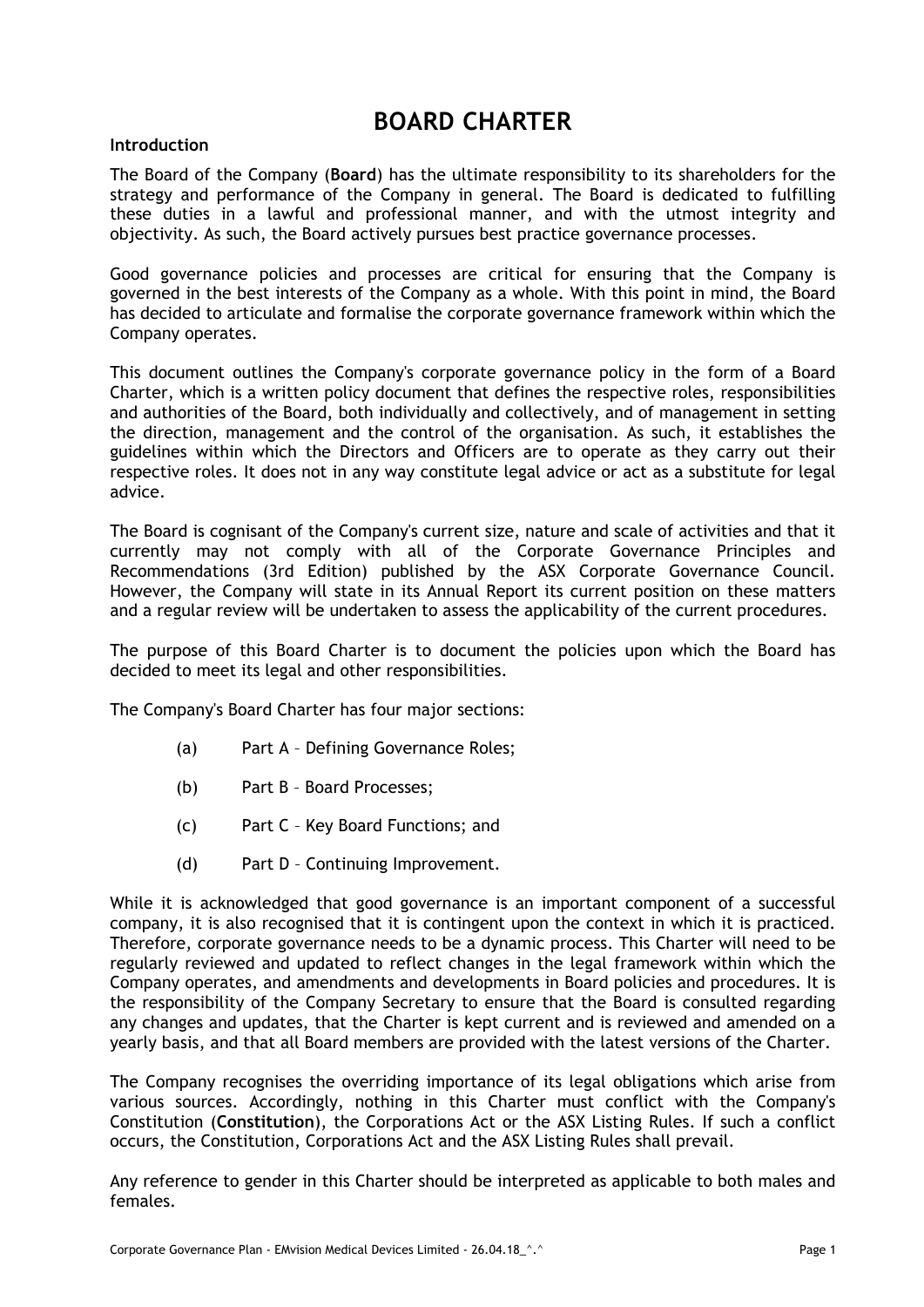## <span id="page-4-1"></span><span id="page-4-0"></span>**1. The role of the Board**

The Board is ultimately responsible for all matters relating to the running of the Company.

The Board's role is to govern the Company rather than to manage it. In governing the Company, the Directors must act in the best interests of the Company as a whole. It is the role of Senior Management to manage the Company in accordance with the direction and delegations of the Board and the responsibility of the Board to oversee the activities of management in carrying out these delegated duties. Thus, except when dealing with specific management delegations of individual Directors (particularly Executive Directors), it is misleading to refer to the management function of the Board.

The Board has the final responsibility for the successful operations of the Company. In general, it is responsible for, and has the authority to determine, all matters relating to the policies, practices, management and operations of the Company. It is required to do all things that may be necessary to be done in order to carry out the objectives of the Company. In carrying out its governance role, the main task of the Board is to drive the performance of the Company. The Board must also ensure that the Company complies with all of its contractual, statutory and any other legal obligations, including the requirements of any regulatory body.

Without intending to limit this general role of the Board, the principal functions and responsibilities of the Board include the following:

- (a) providing leadership to the Company by:
	- (i) guiding the development of an appropriate culture and values for the Company through the establishment and review of Codes of Conduct, rules and procedures to enforce ethical behaviour and provide guidance on appropriate work methods; and
	- (ii) always acting in a manner consistent with the Company's culture and Code of Conduct;
- (b) overseeing the development and implementation of an appropriate strategy by:
	- (i) working with the Senior Management team to ensure that an appropriate strategic direction and array of goals are in place;
	- (ii) regularly reviewing and amending or updating the Company's strategic direction and goals;
	- (iii) ensuring that an appropriate set of internal controls are implemented and reviewed regularly;
	- (iv) when required, overseeing planning activities including the development and approval of strategic plans, annual plans; annual corporate budgets and long-term budgets including operating budgets, capital expenditure budgets and cash flow budgets;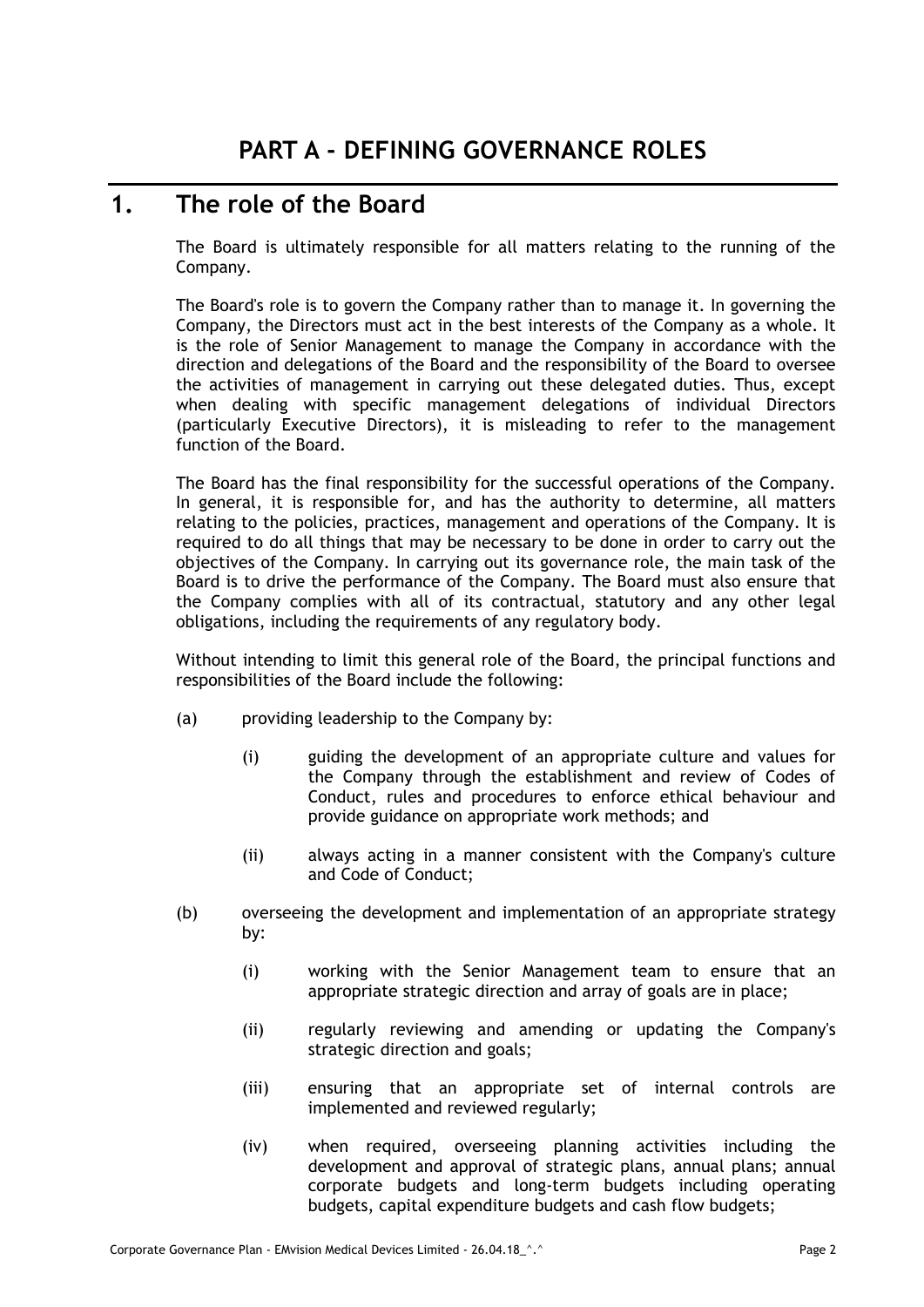- (v) reviewing the progress and performance of the Company in meeting these plans and corporate objectives, including reporting the outcome of such reviews on at least an annual basis;
- (c) overseeing the control and accountability systems that ensure the Company is progressing towards the goals set by the Board and in line with the Company's purpose, the agreed corporate strategy, legislative requirements and community expectations;
- (d) ensuring corporate accountability to the shareholders primarily through adopting an effective shareholder communications strategy, encouraging effective participation at general meetings and, through the Chair, being the key interface between the Company and its shareholders;
- (e) ensuring robust and effective risk management, compliance and control systems (including legal compliance) are in place and operating effectively;
- (f) appointing, and where necessary removing and/or replacing, the Chair;
- (g) being responsible for the Company's senior management and personnel including:
	- (i) directly managing the performance of the Chief Executive Officer (**CEO**) including:
		- (A) appointing and remunerating the CEO;
		- (B) providing advice and counsel to the CEO including formal reviews and feedback on his or her performance; and
		- (C) overseeing the development or removal of the CEO, where necessary;
	- (ii) ratifying the appointment, the terms and conditions of the appointment and, where appropriate, removal of the Chief Financial Officer (**CFO**) and/or Company Secretary and other senior executives;
	- (iii) ensuring that an appropriate succession plan for the CEO, CFO and Company Secretary is in place; and
	- (iv) when required, ensuring appropriate human resource systems (including OH&S systems) are in place to ensure the well-being and effective contribution of all employees;
- (h) delegating appropriate powers to the CEO, management and committees to ensure the effective day-to-day management of the business and monitoring the exercise of these powers; and
- (i) making all decisions outside the scope of these delegated powers.

The detail of some Board functions will be handled through Board Committees as and when the size and scale of operations requires such committees. However, the Board as a whole is responsible for determining the extent of powers residing in each Committee and is ultimately responsible for accepting, modifying or rejecting Committee recommendations.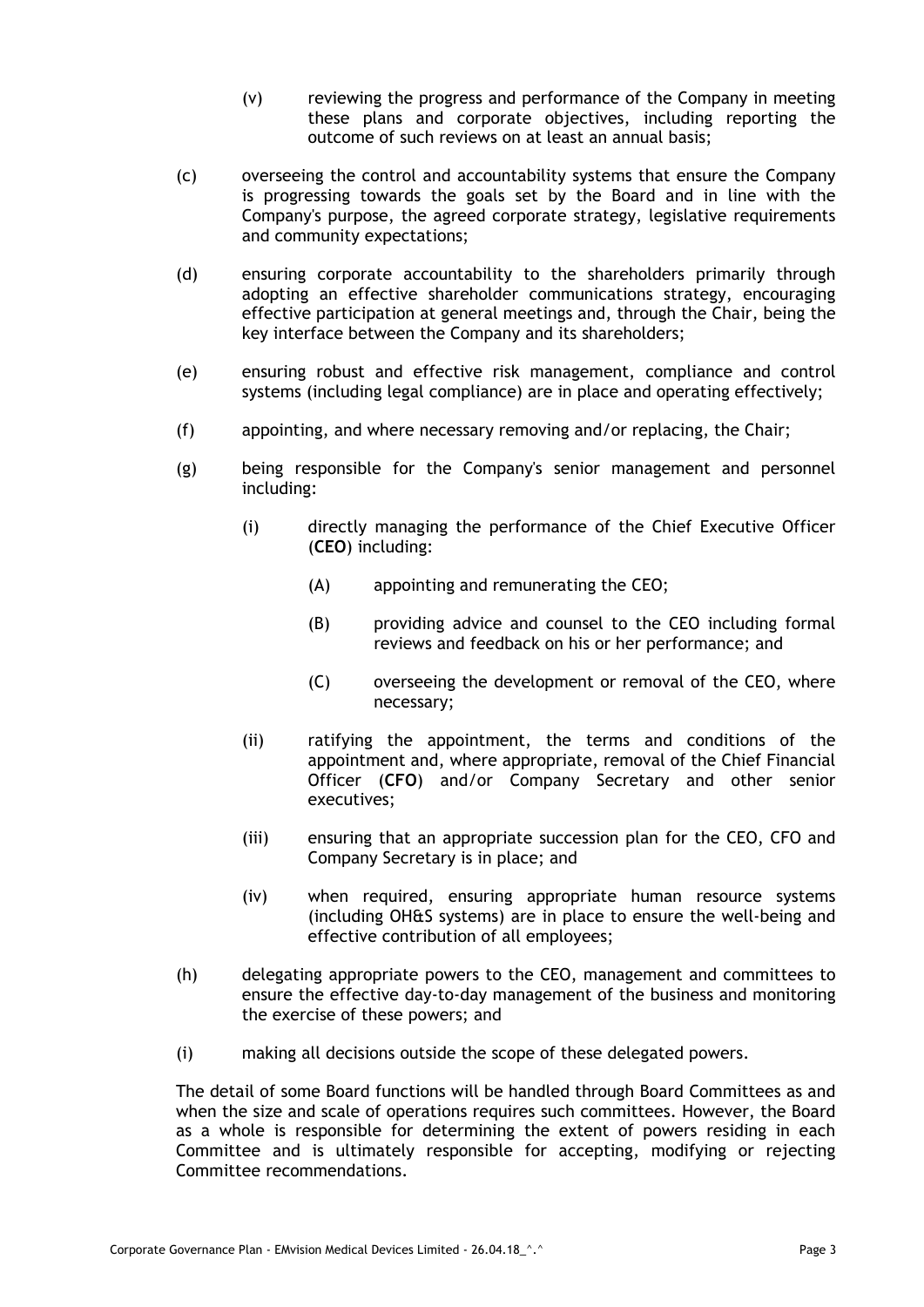## <span id="page-6-0"></span>**2. Board structure**

### <span id="page-6-1"></span>**2.1 Number of Directors**

The Board has determined that, consistent with the size of the Company and its activities, the Board shall be comprised of a minimum three (3) Directors, two of whom shall be non-executive.

The Board's policy is that the majority of Directors shall be independent, nonexecutive Directors at a time when the size of the Company and its activities warrants such a structure. This will ensure that all Board discussions or decisions have the benefit of outside views and experience, and that the majority of Directors will be free of any interests or influences that could, or could reasonably be perceived to, materially interfere with the Director's ability to act in the best interests of the Company.

The Board has adopted the definition of independence set out in the ASX Corporate Governance Council Corporate Governance Principles and Recommendations (3rd Edition) as set out in Annexure A.

The independence of the Company's Non-Executive Directors will be assessed on an ongoing basis.

In the opinion of the Board, all Directors should bring specific skills and experience that add value to the Company.

When considering the potential reappointment of an existing director, the Board will take into account its skills matrix which sets out the mix of skills and diversity that the Board currently has or is looking to achieve in its membership.

When considering vacancies, the Board will take into account a candidate's capacity to enhance the skills matrix and experience of the Board.

#### <span id="page-6-2"></span>**2.2 Appointment of Directors**

The Company may, by ordinary resolution, increase or decrease the number of Directors and may also determine in what rotation the increased or decreased number is to go out of office and otherwise in accordance with the Constitution. The Company will undertake appropriate checks before appointing a person and provide security holders with all material information in its possession relevant to a decision on whether or not to elect or re-elect a Director.

#### <span id="page-6-3"></span>**2.3 Skills required on the Board**

The Board will review capabilities, technical skills and personal attributes of its directors. It will normally review the Board's composition against those attributes and recommend any changes in Board composition that may be required. An essential component of this will be the time availability of Directors.

#### <span id="page-6-4"></span>**2.4 Written agreement**

The Company shall have a written agreement with each Director and senior executive setting out the terms of their appointment.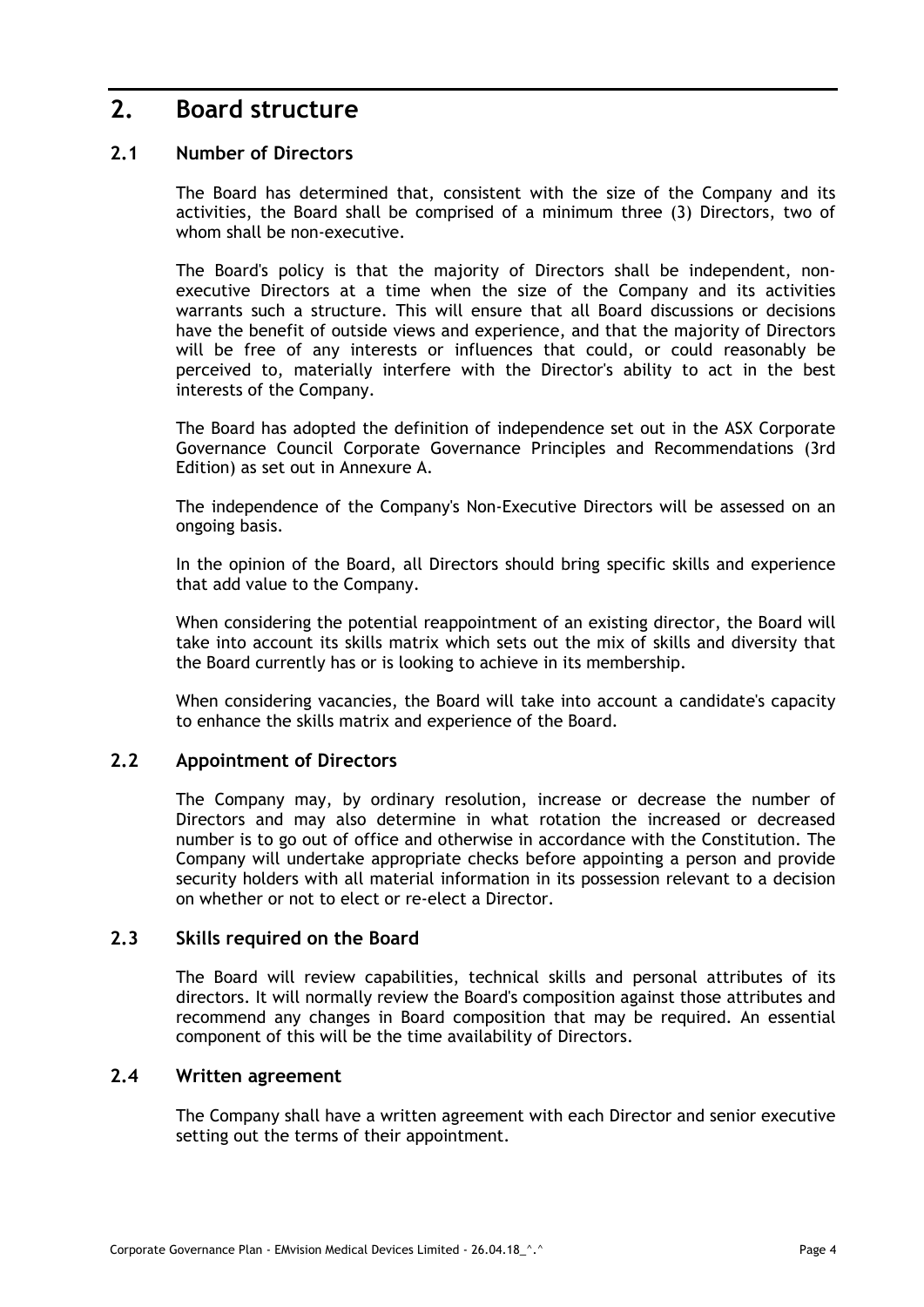### <span id="page-7-0"></span>**2.5 Duration of appointment**

In the interest of ensuring a continual supply of new talent to the Board, nonexecutive Directors will serve for a maximum of 10 years unless there are exceptional circumstances. The exception to this policy is that a Director who is serving as Chair at the conclusion of the usual maximum term may serve an additional term in that role. If a Director has served in their position for more than 10 years, the Board will regularly assess if their independence may have been compromised.

### <span id="page-7-1"></span>**2.6 Vacation of office**

Subject to clause [2.5,](#page-7-0) it is envisaged that Directors shall remain on the Board until required to vacate the office by law or as detailed in the Constitution.

## <span id="page-7-2"></span>**3. The role of individual Directors**

As members of the peak decision-making body in the Company, Directors share ultimate responsibility for the Company's overall success. Therefore, Directors have an individual responsibility to ensure that the Board is undertaking its responsibilities. Directors need to ensure that the Board is providing:

- (a) leadership to the Company, particularly in the areas of ethics and culture;
- (b) a clear and appropriate strategic direction;
- (c) accountability to key stakeholders, particularly shareholders;
- (d) oversight of policies;
- (e) oversight of all control and accountability systems including all financial operations and solvency, risk management and compliance;
- (f) an effective senior management team and appropriate personnel policies as and when required; and
- (g) timely and effective decisions on matters reserved to it.

### <span id="page-7-3"></span>**3.1 Directors' code of conduct**

In accordance with legal requirements and agreed ethical standards, Directors and key executives of the Company:

- (a) will act honestly, in good faith and in the best interests of the whole Company;
- (b) owe a fiduciary duty to the Company as a whole;
- (c) have a duty to use due care and diligence in fulfilling the functions of office and exercising the powers attached to that office;
- (d) will undertake diligent analysis of all proposals placed before the Board;
- (e) will act with a level of skill expected from directors and key executives of a publicly listed company;
- (f) will use the powers of office for a proper purpose, in the best interests of the Company as a whole;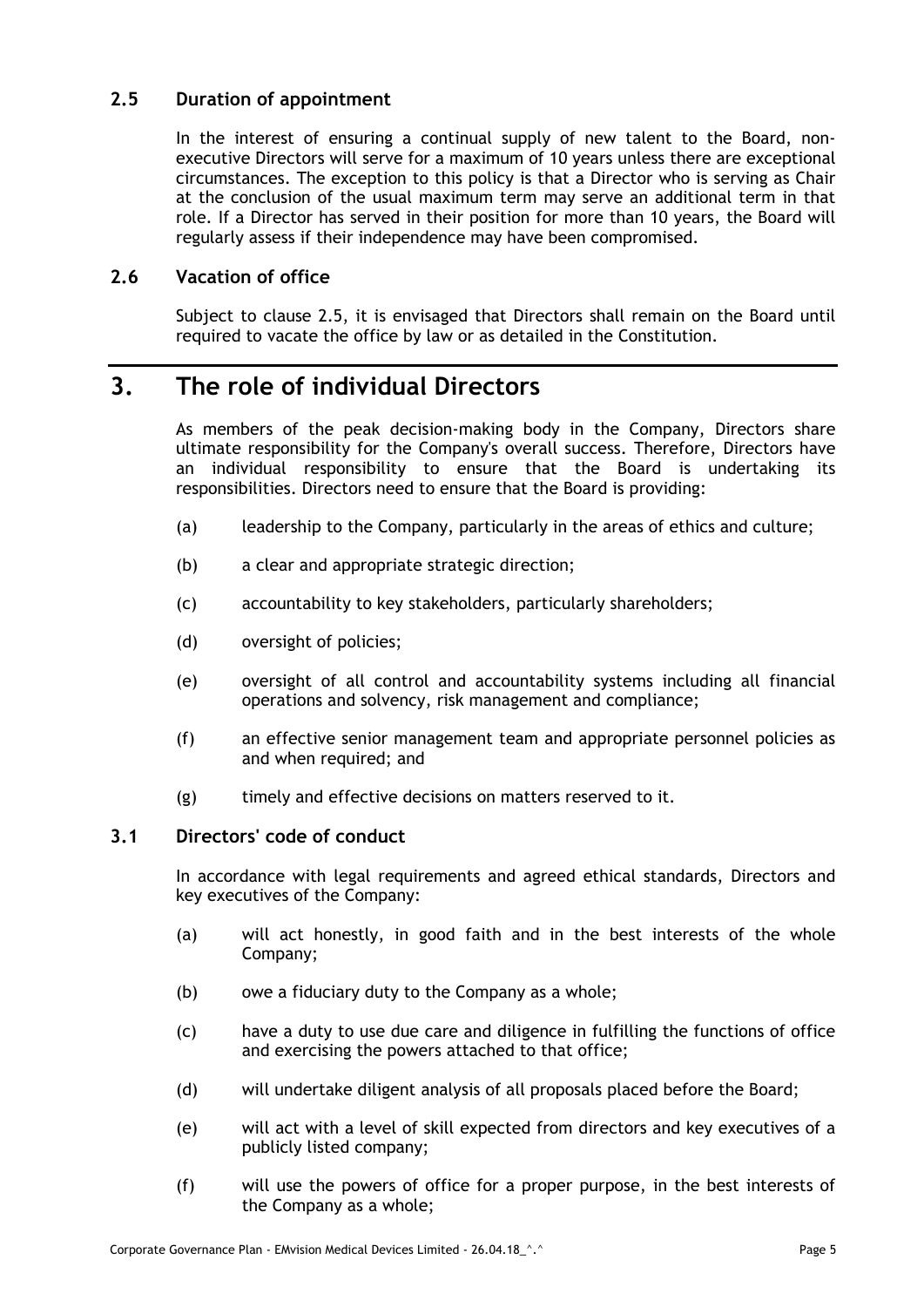- (g) will demonstrate commercial reasonableness in decision making;
- (h) will not make improper use of information acquired as Directors and key executives;
- (i) will not disclose non-public information except where disclosure is authorised or legally mandated;<sup>1</sup>
- (j) will keep confidential, information received in the course of the exercise of their duties and such information remains the property of the Company from which it was obtained and it is improper to disclose it, or allow it to be disclosed, unless that disclosure has been authorised by the person from whom the information is provided, or is required by law;
- $(k)$  will not take improper advantage of the position of Director<sup>2</sup> or use the position for personal gain or to compete with the Company;
- (l) will not take advantage of Company property or use such property for personal gain or to compete with the Company;
- (m) will protect and ensure the efficient use of the Company's assets for legitimate business purposes;<sup>1</sup>
- (n) will not allow personal interests, or the interest of any associated person, to conflict with the interests of the Company;
- (o) have an obligation to be independent in judgment and actions and directors will take all reasonable steps to be satisfied as to the soundness of all decisions of the Board;
- (p) will make reasonable enquiries to ensure that the Company is operating efficiently, effectively and legally, towards achieving its goals;
- (g) will not engage in conduct likely to bring discredit upon the Company:  $2^2$
- (r) will encourage fair dealing by all employees with the Company's customers, suppliers, competitors and other employees as and when those dealings occur;1
- (s) will encourage the reporting of unlawful/unethical behaviour and actively promote ethical behaviour and protection for those who report violations in good faith;1
- (t) will give their specific expertise generously to the Company; and
- (u) have an obligation, at all times, to comply with the spirit, as well as the letter of the law and with the principles of this Code.<sup>2</sup>

<sup>1</sup> From the ASX Corporate Governance Council's Corporate Governance Principles.

<sup>2</sup> From the AICD Code of Conduct.

#### <span id="page-8-0"></span>**3.2 Expectations of Directors in Board process**

Since the Board needs to work together as a group, Directors need to establish a set of standards for Board meetings. At the Company, it is expected that Directors shall, in good faith, behave in a manner that is consistent with generally accepted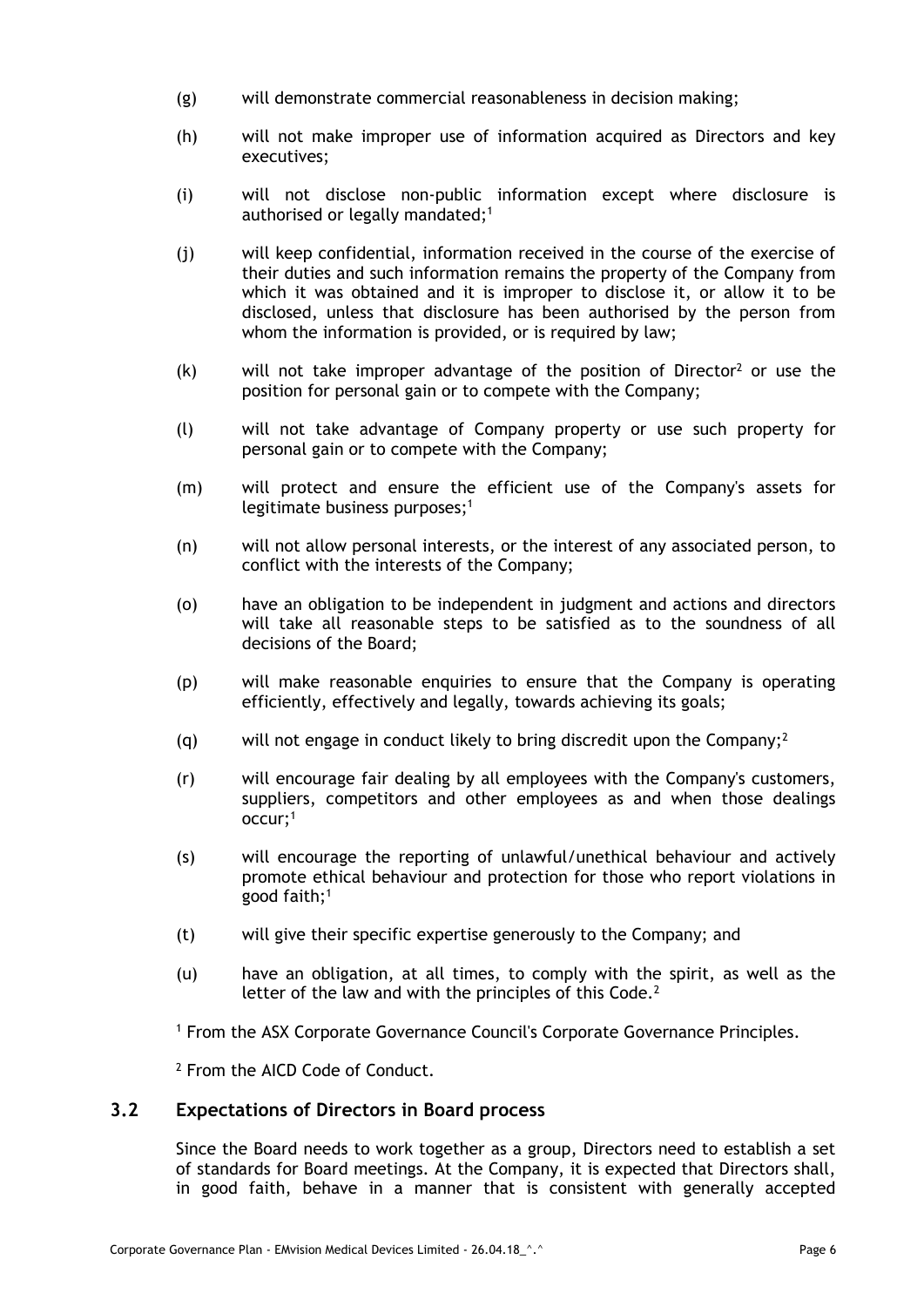procedures for the conduct of meetings at all meetings of the Board. This will include, but not be limited to:

- (a) behaving in a manner consistent with the letter and spirit of the Corporate Code of Conduct in Schedule 1 of the Company's Corporate Governance Plan;
- (b) acting in a businesslike manner;
- (c) acting in accordance with the Constitution and Board policies;
- (d) addressing issues in a confident, firm and friendly manner;
- (e) preparing thoroughly for each Board or Committee event;
- (f) using judgment, common sense and tact when discussing issues;
- (g) minimising irrelevant conversation and remarks;
- (h) ensuring that others are given a reasonable opportunity to put forward their views;
- (i) refraining from interruption or interjection when a speaker has the floor; and
- (j) being particularly sensitive in interpreting any request or direction from the Chair that aims to ensure the orderly and good-spirited conduct of the meeting.

Directors are expected to be forthright in Board meetings and have a duty to question, request information, raise any issue, and fully canvas all aspects of any issue confronting the Company, and cast their vote on any resolution according to their own judgment.

Outside the boardroom, however, Directors will support the letter and spirit of Board decisions in discussions with all stakeholders including any shareholders, special interest groups, customers, staff, suppliers and any other parties.

Directors will keep confidential all Board discussions and deliberations. Similarly, all confidential information received by a Director in the course of the exercise of the Director's duties remains the property of the Company and is not to be discussed outside the boardroom. It is improper to disclose it, or allow it to be disclosed, unless that disclosure is required by law and in any event should not be disclosed without appropriate authorisation.

#### <span id="page-9-0"></span>**3.3 Conflict of interest and related party transactions**

(a) Conflicts of interest

Directors must disclose to the Board actual or potential conflicts that may or might reasonably be thought to exist between the interests of the Director and the interests of the Company. On appointment, Directors will have an opportunity to declare any such interests.

Directors should update this disclosure by notifying the Company Secretary in writing as soon as they become aware of any conflicts. Directors are also expected to indicate to the Chair any actual or potential conflict of interest situation as soon as it arises.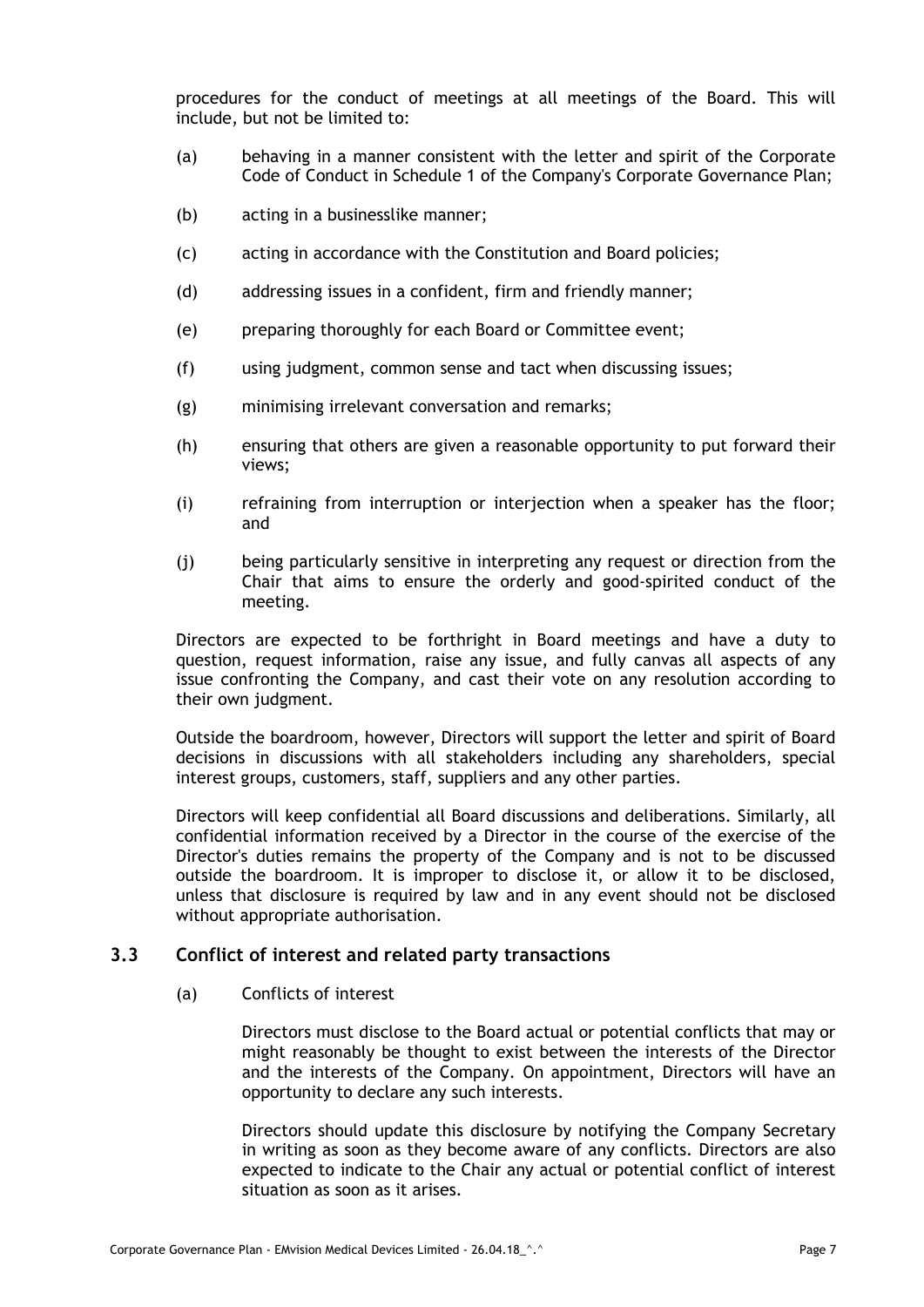The Board can request a Director to take reasonable steps to remove the conflict of interest. If a Director cannot or is unwilling to remove a conflict of interest then the Director must absent himself or herself from the room when discussion and voting occur on matters to which the conflict relates. The entry and exit of the Director concerned will be minuted by the Company Secretary. Directors do not have to give notice of a conflict or absent themselves in accordance with section 191(2) or section 195 of the Corporations Act, including, without limitation when either:

- (i) conflict of interest relates to an interest common to all Company members/shareholders; or
- (ii) the Board passes a resolution that:
	- (A) identifies the Director, the nature and extent of the Director's interest; and
	- (B) clearly states that the other Directors are satisfied that the interest should not disqualify the Director concerned from discussion and/or voting on the matter.
- (b) Related party transactions

Related party transactions include any financial transaction between a Director or officer and the Company and will be reported in half yearly and annual reports.

In general, the Corporations Act requires related party transactions to be approved by the shareholders; the Board cannot, except in certain limited circumstances, approve these transactions. Examples of exemptions to this requirement occur where the financial benefit is given on arm's length terms, or is considered to be reasonable remuneration to an officer or employee.

The Board has also resolved that where applications are made by a related party to a Director or officer of the Company then the Director or officer shall exclude himself/herself from the approval process.

Related party for this process has the meaning given to that term in Section 228 of the Corporations Act and includes:

- <span id="page-10-2"></span><span id="page-10-1"></span>(i) a spouse or de facto spouse of the Director or officer;
- (ii) a parent, son or daughter of the Director or officer or their spouse or de facto spouse; or
- (iii) an entity over which the Director or officer or a related party defined in paragraph [\(i\)](#page-10-1) or [\(ii\)](#page-10-2) has a controlling interest.

#### <span id="page-10-0"></span>**3.4 Emergency contact procedures**

As there is the occasional need for urgent decisions, Directors should leave with the Company Secretary any contact details, either for themselves or for a person who knows their location, so that all Directors can be contacted within 24 hours in cases of a written resolution or other business.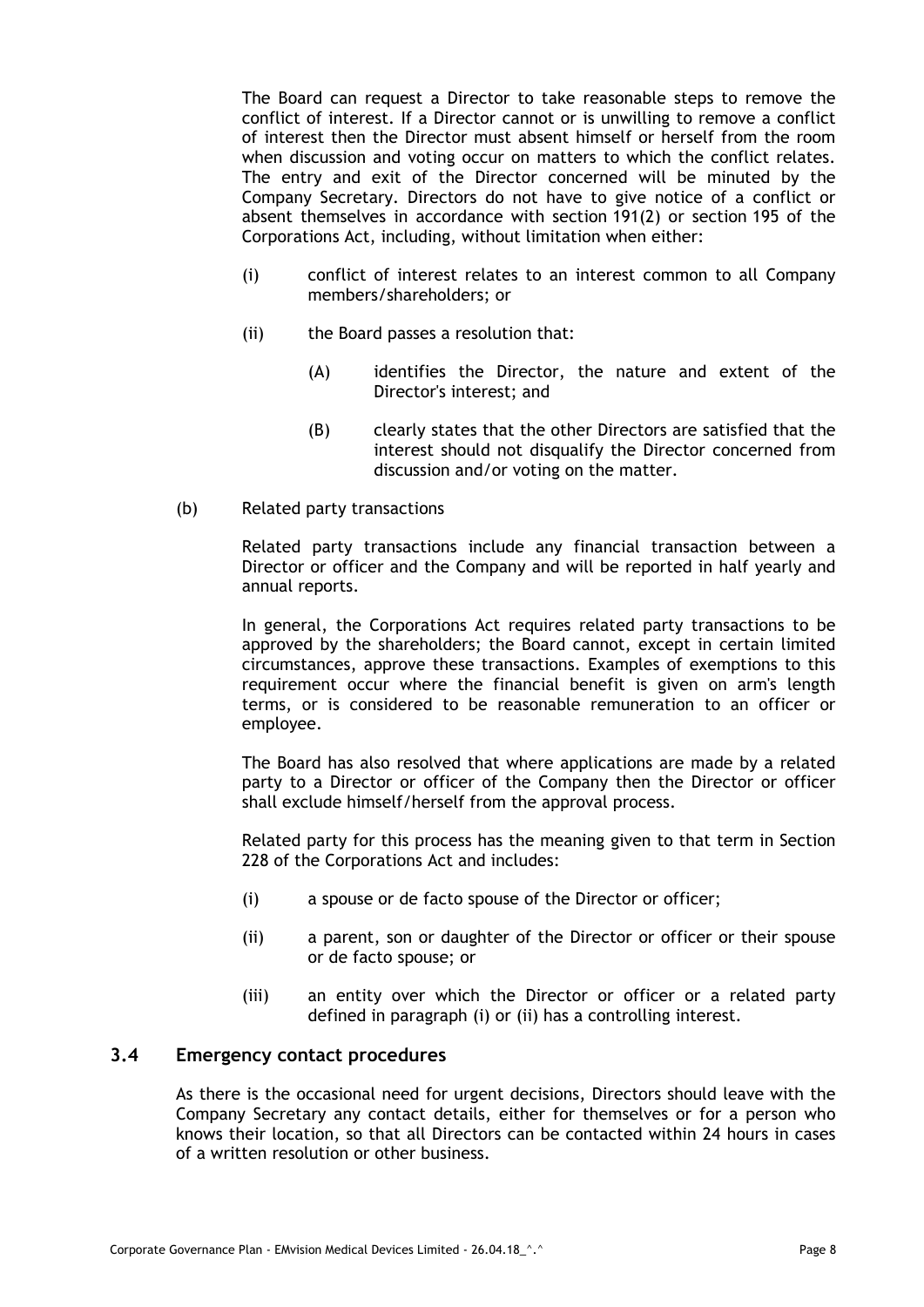## <span id="page-11-0"></span>**4. The role of the Chair**

The Chair's role is a key one within the Company. The Chair is considered the "lead" Director and utilises his/her experience, skills and leadership abilities to facilitate the governance processes.

There are two main aspects to the Chair's role. They are the Chair's role within the boardroom and the Chair's role outside the boardroom.

#### <span id="page-11-1"></span>**4.1 Inside the boardroom**

Inside the boardroom the role of the Chair is to:

- (a) establish the agenda for Board meetings in consultation with the CEO;
- (b) chair Board meetings;
- (c) be clear on what the Board has to achieve, both in the long and short term;
- (d) provide guidance to other Board members about what is expected of them;
- (e) ensure that Board meetings are effective in that:
	- (i) the right matters are considered during the meeting (for example, strategic and important issues);
	- (ii) matters are considered carefully and thoroughly;
	- (iii) all Directors are given the opportunity to effectively contribute; and
	- (iv) the Board comes to clear decisions and resolutions are noted;
- (f) brief all Directors in relation to issues arising at Board meetings;
- (g) ensure that the decisions of the Board are implemented properly; and
- (h) ensure that the Board behaves in accordance with its Code of Conduct.

### <span id="page-11-2"></span>**4.2 Outside the boardroom**

Outside the boardroom the role of the Chair is to:

- (a) in conjunction with the Executive Director of Corporate Affairs and the CEO undertake appropriate public relations activities;
- (b) be the spokesperson for the Company at the AGM and in the reporting of performance and profit figures;
- (c) be the major point of contact between the Board and the CEO;
- (d) be kept fully informed of current events by the CEO on all matters which may be of interest to Directors;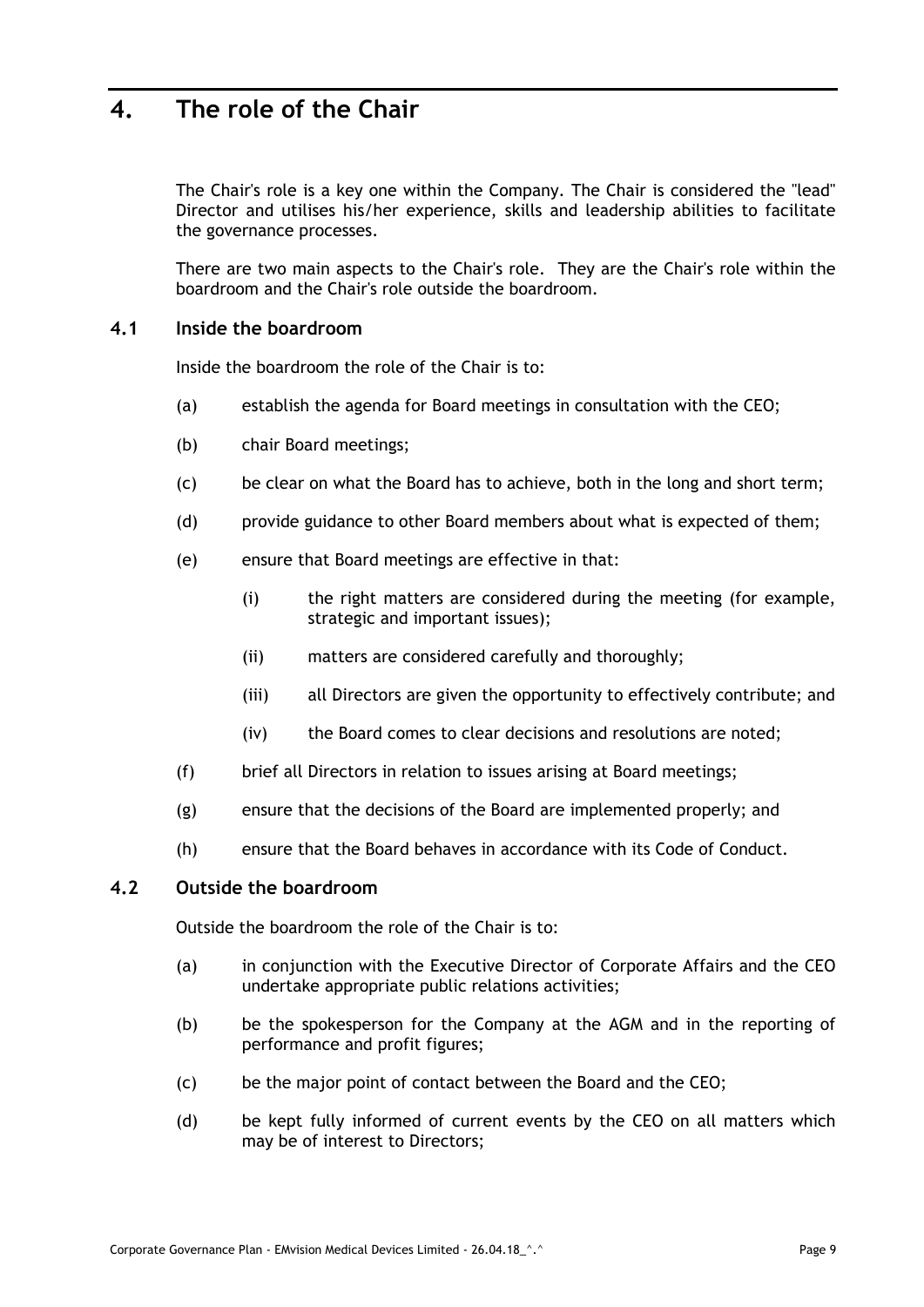- (e) regularly review with the CEO, and such other senior officers as the CEO recommends, progress on important initiatives and significant issues facing the Company; and
- (f) provide mentoring for the CEO.

# <span id="page-12-0"></span>**5. The role of the Company Secretary**

The Company Secretary is charged with facilitating the Company's corporate governance processes and so holds primary responsibility for ensuring that the Board processes and procedures run efficiently and effectively. The Company Secretary is accountable to the Board, through the Chair, on all governance matters and reports directly to the Chair as the representative of the Board. The Company Secretary is appointed and dismissed by the Board and all Directors have, as of right access to the Company Secretary.

The tasks of the Company Secretary shall include:

- (a) Meetings and minutes
	- (i) notifying the directors in advance of a meeting of the Board;
	- (ii) ensuring that the agenda and Board papers as and when they are required, are prepared and forwarded to Directors prior to Board meetings;
	- (iii) recording, maintaining and distributing the minutes of all Board and Board Committee meetings as required;
	- (iv) maintaining a complete set of Board papers at the Company's main office, preparing for and attending all annual and extraordinary general meetings of the Company; and
	- (v) recording, maintaining and distributing the minutes of all general meetings of the Company.
- (b) Compliance
	- (i) overseeing the Company's compliance program and ensuring the Company's compliance and reporting obligations are met;
	- (ii) ensuring all requirements of ASIC, the ATO and any regulatory bodies are fully met; and
	- (iii) providing counsel on corporate governance principles and Director liability.
- (c) Governance administration
	- (i) maintaining a Register of Company Policies as approved by the Board;
	- (ii) maintaining, updating and ensuring that all Directors have access to an up-to-date copy of the Board Charter and associated governance documentation;
	- (iii) maintaining the complete list of the delegations of authority;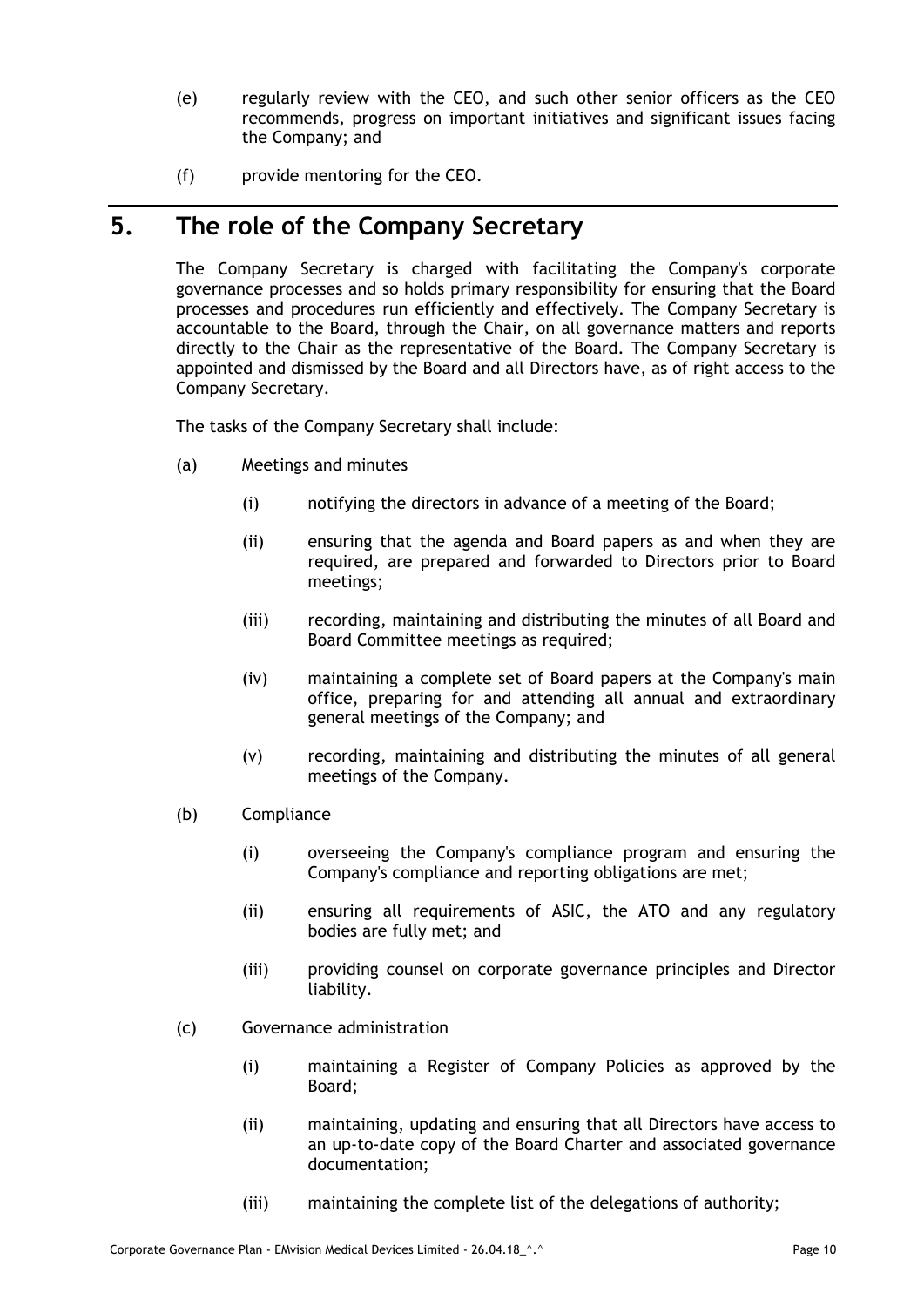- (iv) reporting at Board meetings the documents executed under a power of attorney, or under the common seal; and
- (v) any other services the Chair or Board may require.

## <span id="page-13-0"></span>**6. The role of the CEO**

The CEO is responsible for the attainment of the Company's goals and vision for the future, in accordance with the strategies, policies, programs and performance requirements approved by the Board. The position reports directly to the Board.

If there is not CEO appointed at any given time, the Board will nominate another executive director to undertake the role/responsibilities assigned to the CEO under this Board Charter.

The CEO's primary objective is to ensure the ongoing success of the Company through being responsible for all aspects of the management and development of the Company. The CEO is of critical importance to the Company in guiding the Company to develop new and imaginative ways of winning and conducting business. The CEO must have the industry knowledge and credibility to fulfil the requirements of the role.

The CEO will, as and when the size, nature and scale of the Company's activities requires it, manage a team of executives responsible for all functions contributing to the success of the Company.

The CEO's specific responsibilities will include:

- (a) develop, in conjunction with the Board, the Company's vision, values, and goals;
- (b) responsibility for the achievement of corporate goals and objectives;
- (c) development, in conjunction with the Board, of short, medium and long term corporate strategies and planning to achieve the Company's vision and overall business objectives;
- (d) preparation of business plans and reports with the Senior Management;
- (e) developing with the Board the definition of ongoing corporate strategy;
- (f) implementing and monitoring strategy and reporting/presenting to the Board on current and future initiatives;
- (g) advise the Board regarding the most effective organisational structure and oversee its implementation;
- (h) assessment of business opportunities of potential benefit to the Company;
- (i) responsibility for proposals for major capital expenditure to ensure their alignment with corporation strategy and justification on economic grounds;
- (j) sustain competitive advantage through maximising available resources, encouraging staff commitment and strategically aligning the corporate culture with the organisation's goals and objectives;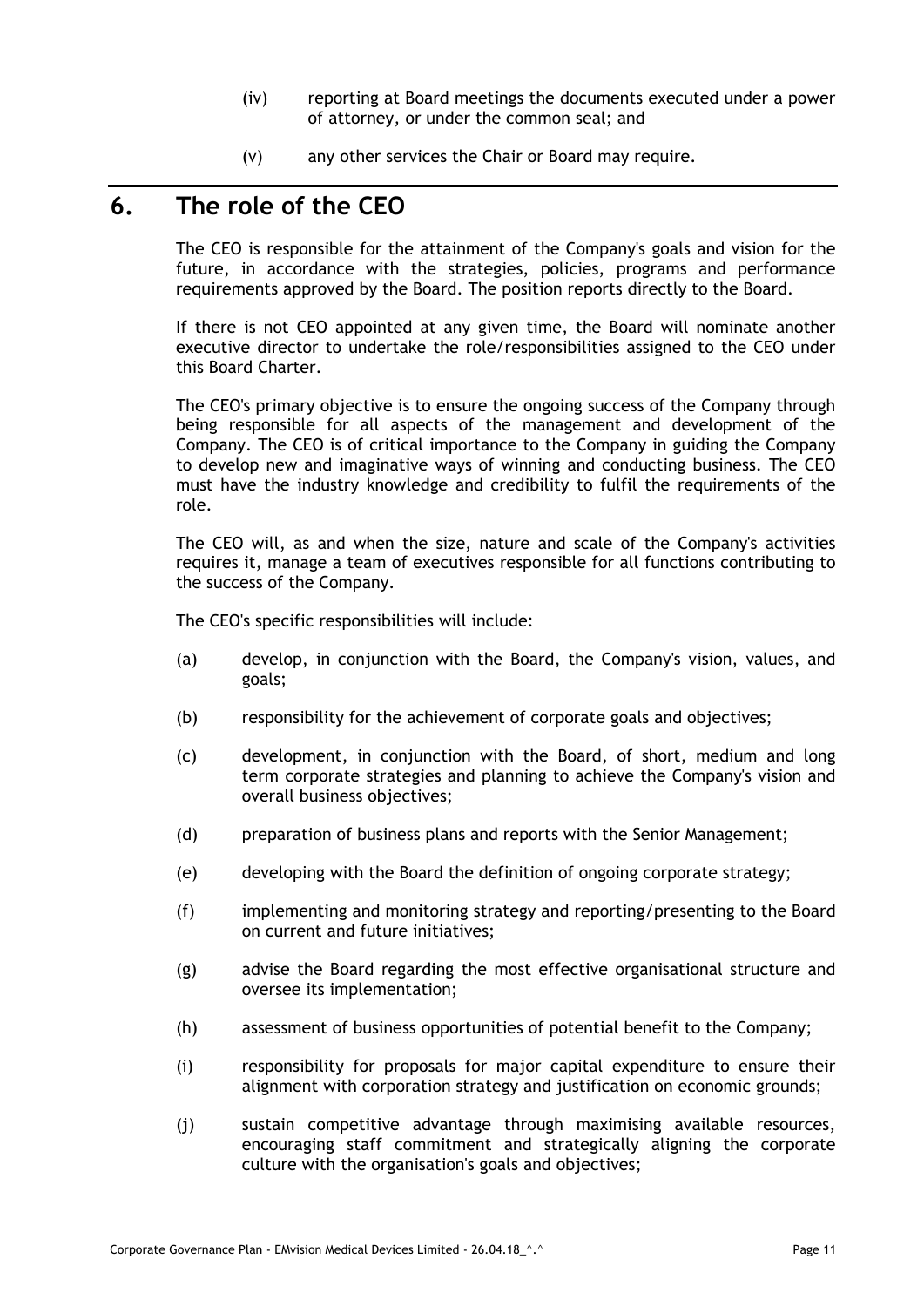- (k) establish and maintain effective and positive relationships with Board members, shareholders, customers, suppliers and other government and business liaisons;
- (l) undertake in conjunction with the Executive Director of Corporate Affairs, the role of key Company spokesperson;
- (m) recommend policies to the Board in relation to a range of organisational issues including delegations of authority, consultancies and performance incentives;
- (n) ensure statutory, legal and regulatory compliance and comply with corporate policies and standards;
- (o) ensure appropriate risk management practices and policies are in place;
- (p) develop and motivate direct reports and their respective teams;
- (q) select and appoint key staff as and when required (direct reports); and
- (r) ensure there is an appropriate staff appraisal system in place in the Company.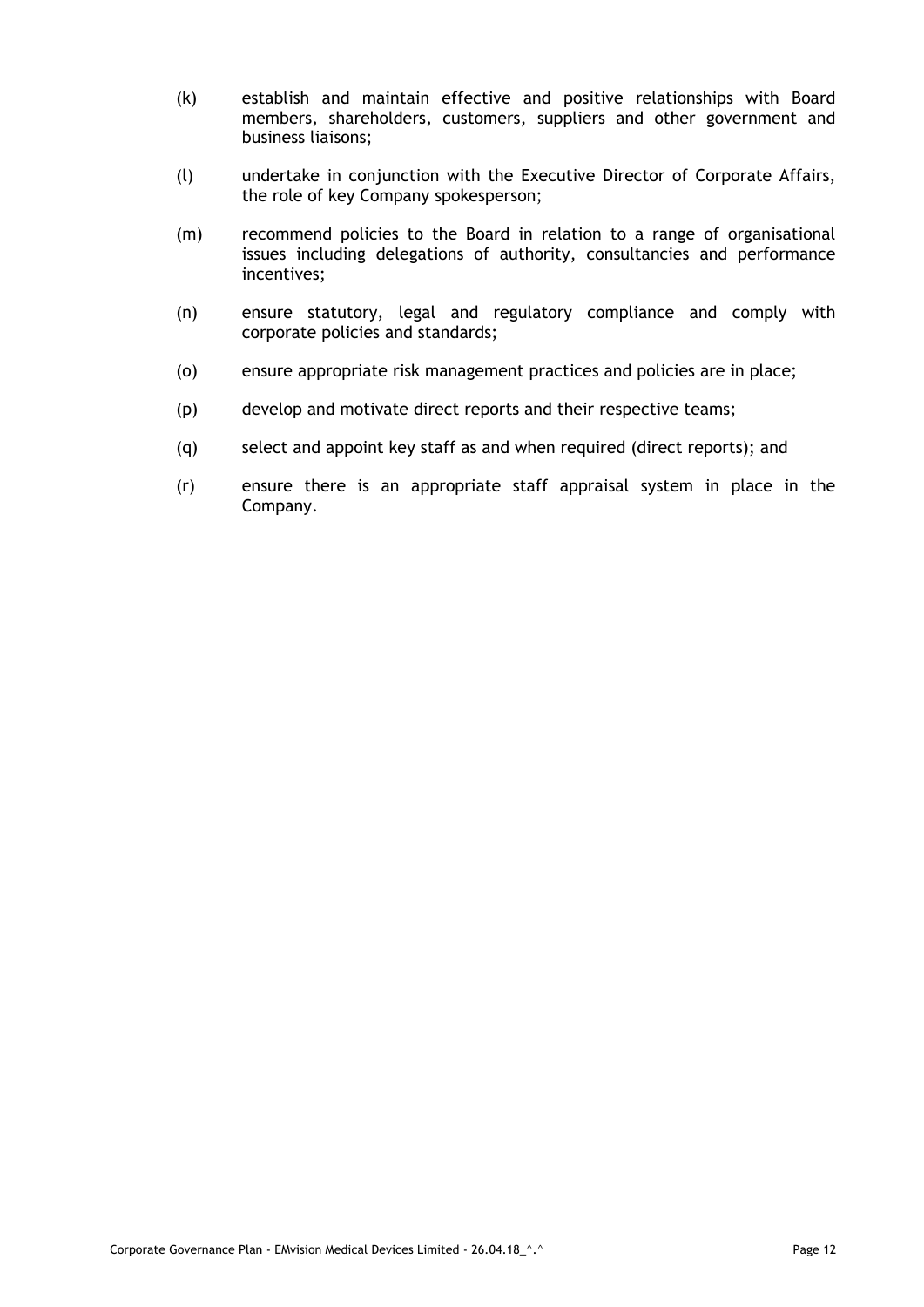## <span id="page-15-1"></span><span id="page-15-0"></span>**1. Board meetings**

Board meetings are a fundamental component of governance processes. Each Board meeting is critical, as it is the main opportunity for directors to:

- (a) obtain and exchange information with the Senior Management team;
- (b) obtain and exchange information with each other; and
- (c) make decisions.

The Board meeting agenda is equally as important because it shapes the information flow and subsequent discussion.

### <span id="page-15-2"></span>**1.2 Meeting frequency**

Given the size of the Company and the scale of its activities the Board will meet approximately 12 times per year but not less than six times per year and, unless otherwise agreed, Committees will generally meet on a quarterly basis. Where Board and Committee meetings are scheduled for the same month, where possible, Committee meetings will precede the Board meeting by at least one week to allow the circulation of the minutes of the Committee meeting prior to the Board meeting.

### <span id="page-15-3"></span>**1.3 Meeting time and location**

The Board usually meets at the offices of the Company in Australia. Board meetings usually commence at 9:00am (AWST) but this may vary depending on the agenda of each individual meeting, the availability of key participants and the location in which the meeting is taking place.

### <span id="page-15-4"></span>**1.4 Meeting cycle**

When the size of the Company and the scale of its activities warrants it, and to assist the smooth running of Board processes, the Board will adopt an indicative monthly cycle as follows. The indicative cycle gives Board members seven days to review the agenda and Board papers to save valuable time at meetings by being prepared for discussions and allowing them to seek clarification or further information in advance on ambiguous items.

Under normal circumstances and when warranted, Board meetings shall follow the following monthly cycle:

| <b>ITEM</b>                                                         | <b>DAY</b> |
|---------------------------------------------------------------------|------------|
| Draft agenda prepared by the Company Secretary                      |            |
| Company Secretary updates actions arising from the previous meeting | $-12$      |
| Company Secretary reviews the proposed agenda with the Chair        |            |
| Board papers and agenda are finalised                               | $-7$       |
| Board papers are printed                                            |            |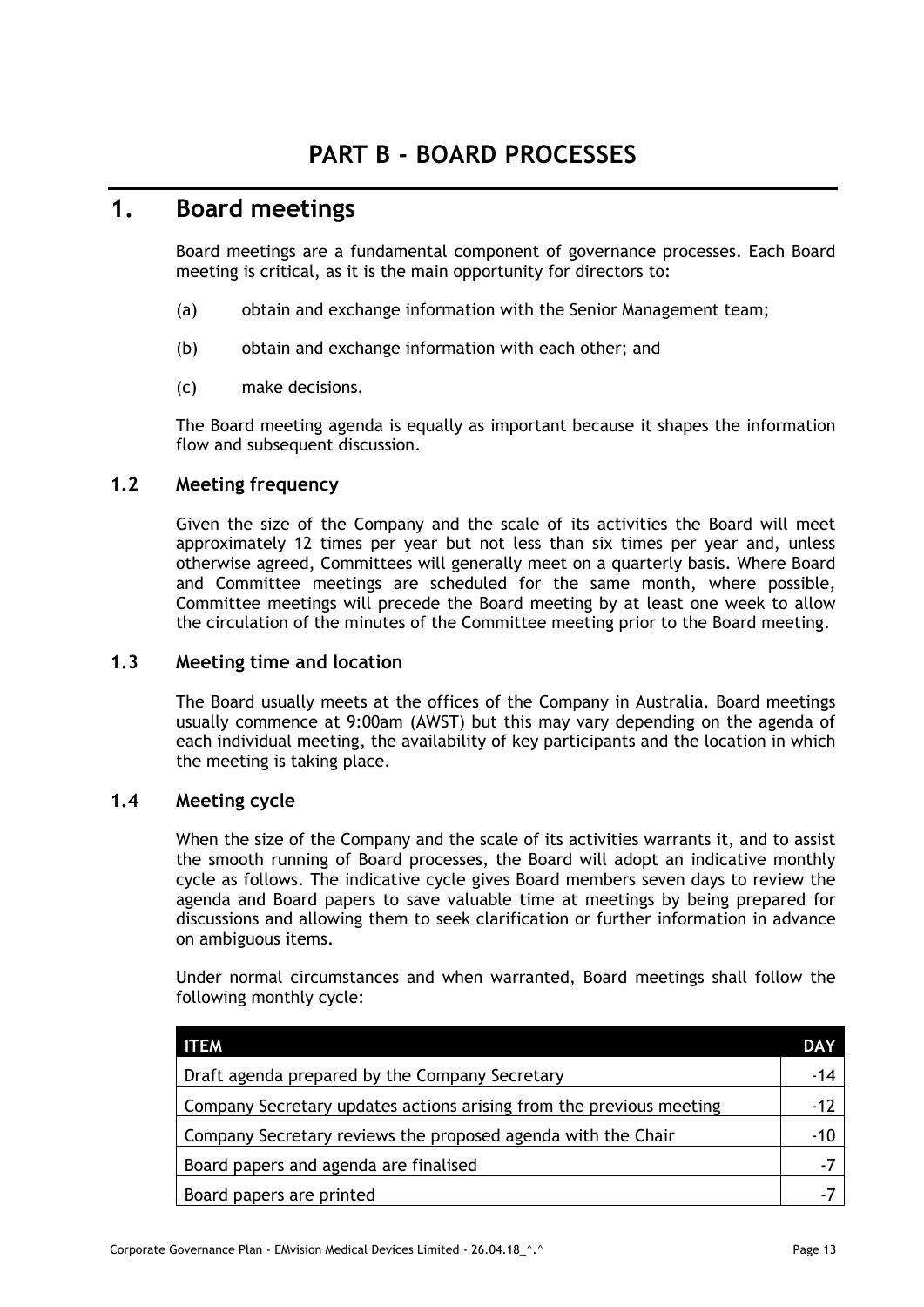| All Board papers are circulated to Board meeting attendees |          |
|------------------------------------------------------------|----------|
| Board meeting                                              |          |
| Draft minutes sent to Chair                                | 3-5      |
| Draft minutes sent to Directors                            | $6 - 10$ |

All days indicated are calculated in relation to the Board meeting day (day zero).

Please note that this is an indicative cycle only. The actual timing of events in the lead up to and follow up from Board meetings will be dependent upon the circumstances surrounding each individual meeting.

#### <span id="page-16-0"></span>**1.5 Conduct of meeting**

The Chair will determine the degree of formality required at each meeting while maintaining the decorum of such meetings. As such the Chair will:

- (a) ensure that all members are heard;
- (b) retain sufficient control to ensure that the authority of the Chair is recognised. This may require a degree of formality to be introduced if this is necessary to advance the discussion;
- (c) take care that the decisions are properly understood and well recorded; and
- (d) ensure that the decisions and debate are completed with a formal resolution recording the conclusions reached.

#### <span id="page-16-1"></span>**1.6 Quorum and voting at meetings**

In order for a decision of the Board to be valid a quorum of Directors must be present. A quorum will be 2 Directors present in person or by instantaneous communication device or as otherwise stipulated in the Constitution. Questions arising at Board meetings are to be decided by a majority vote of Directors who are present and entitled to vote.

### <span id="page-16-2"></span>**1.7 Emergency decision making**

A resolution in writing signed by all Directors shall be as valid and effectual as if it had been passed at a meeting of Directors duly convened and held and otherwise in accordance with the Company's Constitution.

## <span id="page-16-3"></span>**2. Board meeting agenda**

#### <span id="page-16-4"></span>**2.1 Agenda content**

An agenda will be prepared for each Board and Committee meeting.

#### <span id="page-16-5"></span>**2.2 Agenda preparation**

The Company Secretary, in consultation with the Chair and the CEO is responsible for preparing an agenda for each Board meeting. However, any Director may request items to be added to the agenda for upcoming meetings.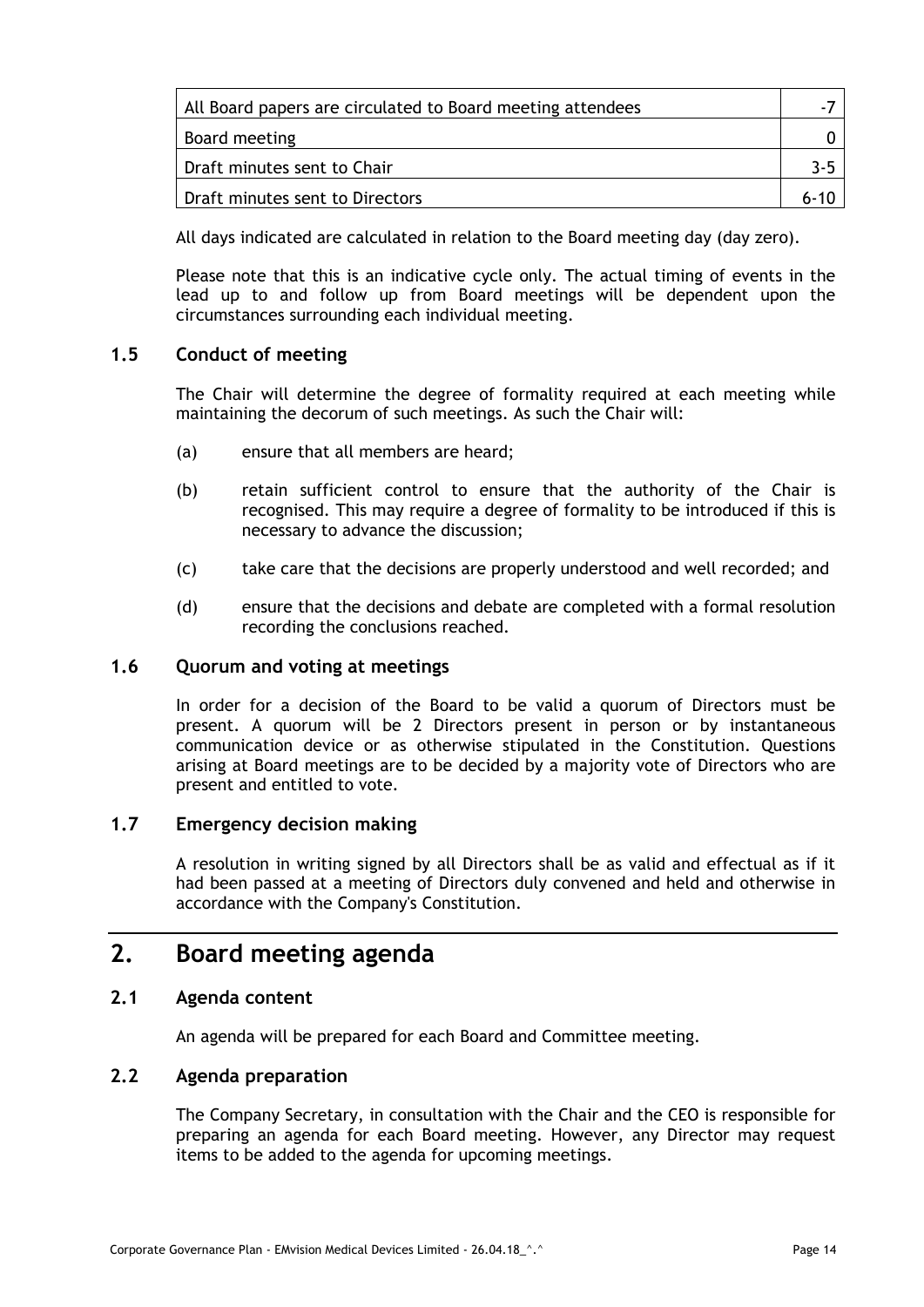## <span id="page-17-0"></span>**3. Board papers**

### <span id="page-17-1"></span>**3.1 Preparation and circulation of Board papers**

The Company Secretary together with the CEO is responsible for the preparation and circulation of Board papers should they be required. The Board papers if so required will be circulated to Directors prior to the Board meeting. If a Board paper relates to a matter in which there is a known conflict of interest with a particular Director then the relevant Board paper will be removed by the Company Secretary on the instructions of the Chair, from the set of Board papers sent to that Director. In the case of the Chair having a conflict of interest, the Board will appoint another Director to make final decisions on the forwarding of Board papers to the Chair.

### <span id="page-17-2"></span>**3.2 Retention of Board papers**

The Company Secretary maintains a complete set of Board papers at the Company's headquarters. However, individual Directors may retain their own Board papers in a secure location.

## <span id="page-17-3"></span>**4. Board minutes**

Minutes are to be a concise summary of the matters discussed at a Board Meeting. Minutes will contain a brief reference to relevant Board papers tabled plus any official resolutions adopted by Directors. All decisions will be recorded in the minutes by means of a formal resolution.

## <span id="page-17-4"></span>**5. Board calendar**

In order to provide an even distribution of work over each financial year, the Board will adopt a twelve-month Board Calendar. Included will be all scheduled Board and Committee meetings as well as major corporate and Board activities to be carried out in particular months. Once initiated it will be updated and approved prior to the start of each financial year.

## <span id="page-17-5"></span>**6. Committees**

When the size of the Company and the scale of its activities warrant it the Board will institute the following committees:

- (a) Audit and Risk Committee; and
- (b) Remuneration and Nomination Committee.

The Committee Charter for each of these Committees is contained in the Company's Corporate Governance Plan. Nevertheless, the Board has the ability to alter the roles of each Committee as it sees fit.

As at the date of this Corporate Governance Plan, the Board has instituted an:

- (a) Audit and Risk Committee; and
- (b) Remuneration and Nomination Committee.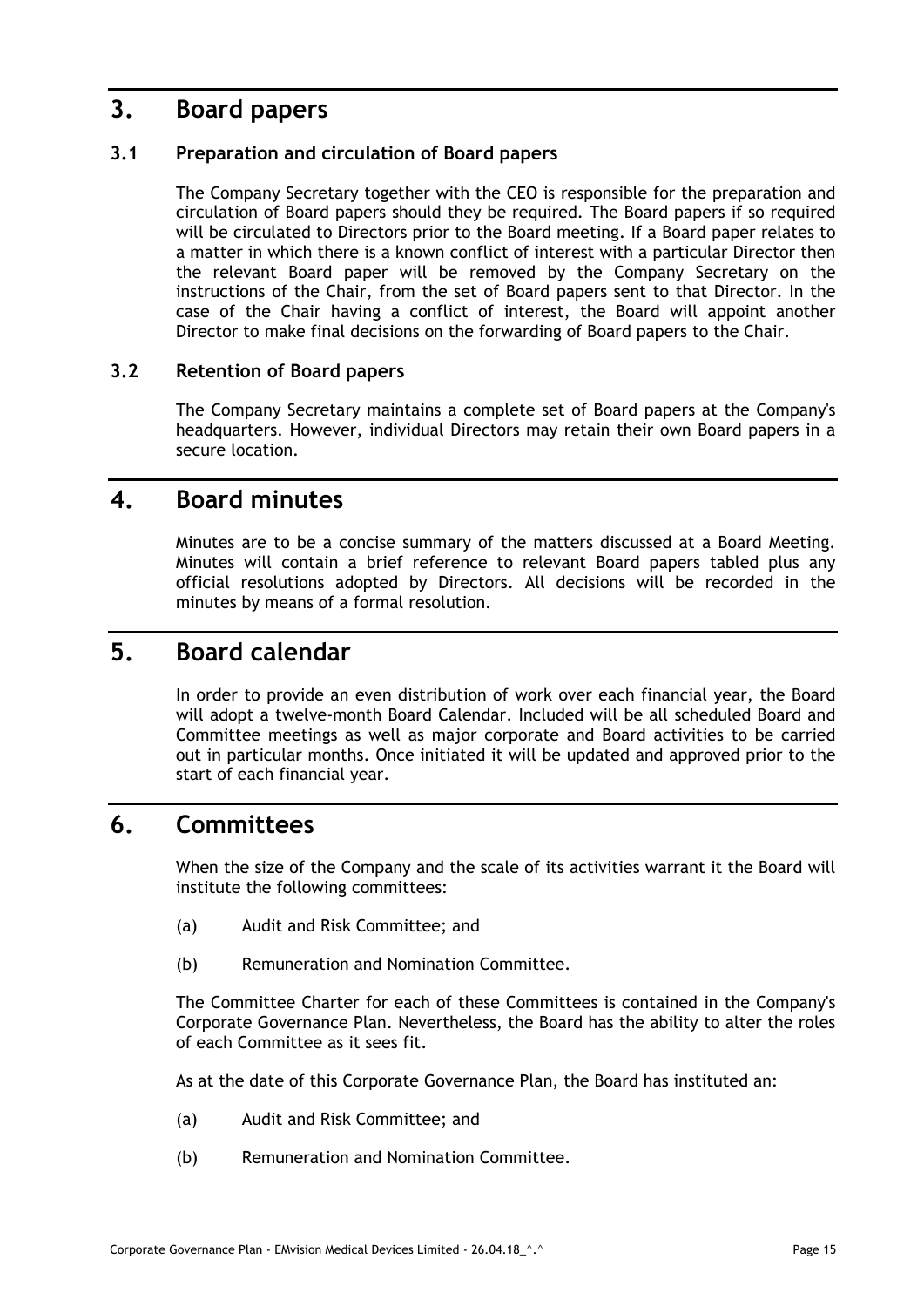## <span id="page-18-1"></span><span id="page-18-0"></span>**1. The Board and strategy**

The Board will approve a formal strategic planning process that articulates the respective roles and levels of involvement of the Board, Senior Management and other employees and will review the strategic plan for the Company on a regular basis.

# <span id="page-18-3"></span><span id="page-18-2"></span>**2. Contacts and advisory role**

### **CEO advisory role**

It is recognised that a key directorial duty is providing a sounding board for CEO ideas and challenges. Recognising that the CEO - Board relationship is critical to effective corporate governance, Directors should provide frank and honest advice to the CEO. It is expected that the Chair will play a key part of this role and will maintain regular contact with the CEO.

All advice should be constructive in nature and provided in a positive manner. Where appropriate, Directors should recommend possible alternative advisers if they do not feel adequately trained to assist.

### <span id="page-18-4"></span>**2.1 Protocol for interaction with internal and external parties**

(a) Media contact and comment

The Board has designated the Director of Corporate Affairs, the CEO or the Chair (where appropriate) to speak to the press on matters associated with the Company. In speaking to the press, the Director of Corporate Affairs, the CEO or the Chair will not comment on price sensitive information that has not already been disclosed to a relevant authority, however, they may clarify previously released information. To assist in safeguarding against the inadvertent disclosure of price sensitive information the Director of Corporate Affairs, the CEO and the Chair will be informed of what the Company has previously disclosed to the market on any issue prior to briefing anyone outside the Company.

Subject to the policies of the Board and any committee that the Board may appoint from time to time, the Chair and the Director of Corporate Affairs, are authorised to comment on:

- (i) annual and half yearly results at the time of the release of the annual or half yearly report;
- (ii) resolutions to be put to General Meetings of the Company;
- (iii) changes in Directors, any matter related to the composition of the Board or Board processes;
- (iv) any speculation concerning Board meetings or the outcomes of Board meetings; and
- (v) other maters specifically related to shareholders.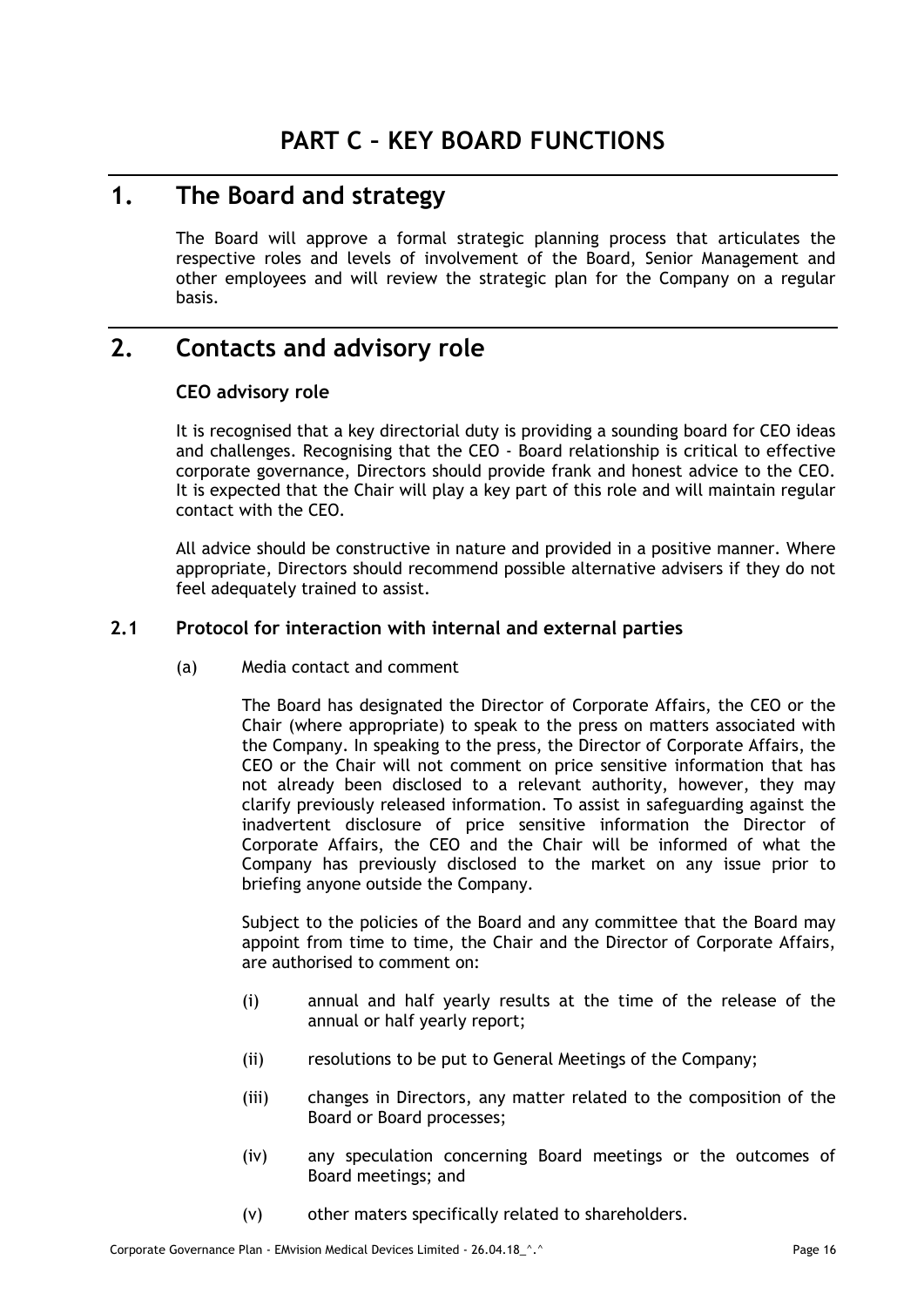Subject to the policies of the Board and any committee that the Board may appoint from time to time, the Director of Corporate Affairs, and the CEO are authorised to comment on:

- (i) the Company's future outlook;
- (ii) any operational matter;
- (iii) media queries concerning operational issues which reflect either positively or negatively on the Company;
- (iv) proposed or actual legal actions; and
- (v) queries and general discussion concerning the Company's industry.

See the Corporate Code of Conduct in Schedule 1 for further information relating to conduct of Employees.

(b) External communications including analyst briefings and responses to Shareholder questions

The Company discloses its financial and operational results to the market each year/half year/quarter as well as informing the market of other events throughout the year as they occur. Annual, half yearly and quarterly financial reports, media releases and AGM speeches are all lodged with the appropriate authority. As all financial information is disclosed, the Company will only comment on factual errors in information and underlying assumptions when commenting on market analysts' financial projections, rather than commenting on the projections themselves.

In addition to the above disclosures, the Company does conduct briefings and discussions with analysts and institutional investors. However, price sensitive information will not be discussed unless that particular information has been previously formally disclosed to the market via an announcement. Slides and presentations used in briefings will also be released immediately prior to the briefing to the market.

After the conclusion of each briefing or discussion if any price sensitive information was disclosed it will be announced immediately to the market.

### <span id="page-19-0"></span>**2.2 Hospitality and gifts**

While the Company recognises the need from time to time to give or accept customary business courtesies in accordance with ethical business practices, Directors and officers will not solicit such courtesies and will not accept gifts, services, benefits or hospitality that might influence, or appear to influence, the Directors' and officers' conduct in representing the Company.

## <span id="page-19-1"></span>**3. Monitoring**

Another essential function of the Board is to monitor the performance of the organisation in implementing its strategy and overall operational performance.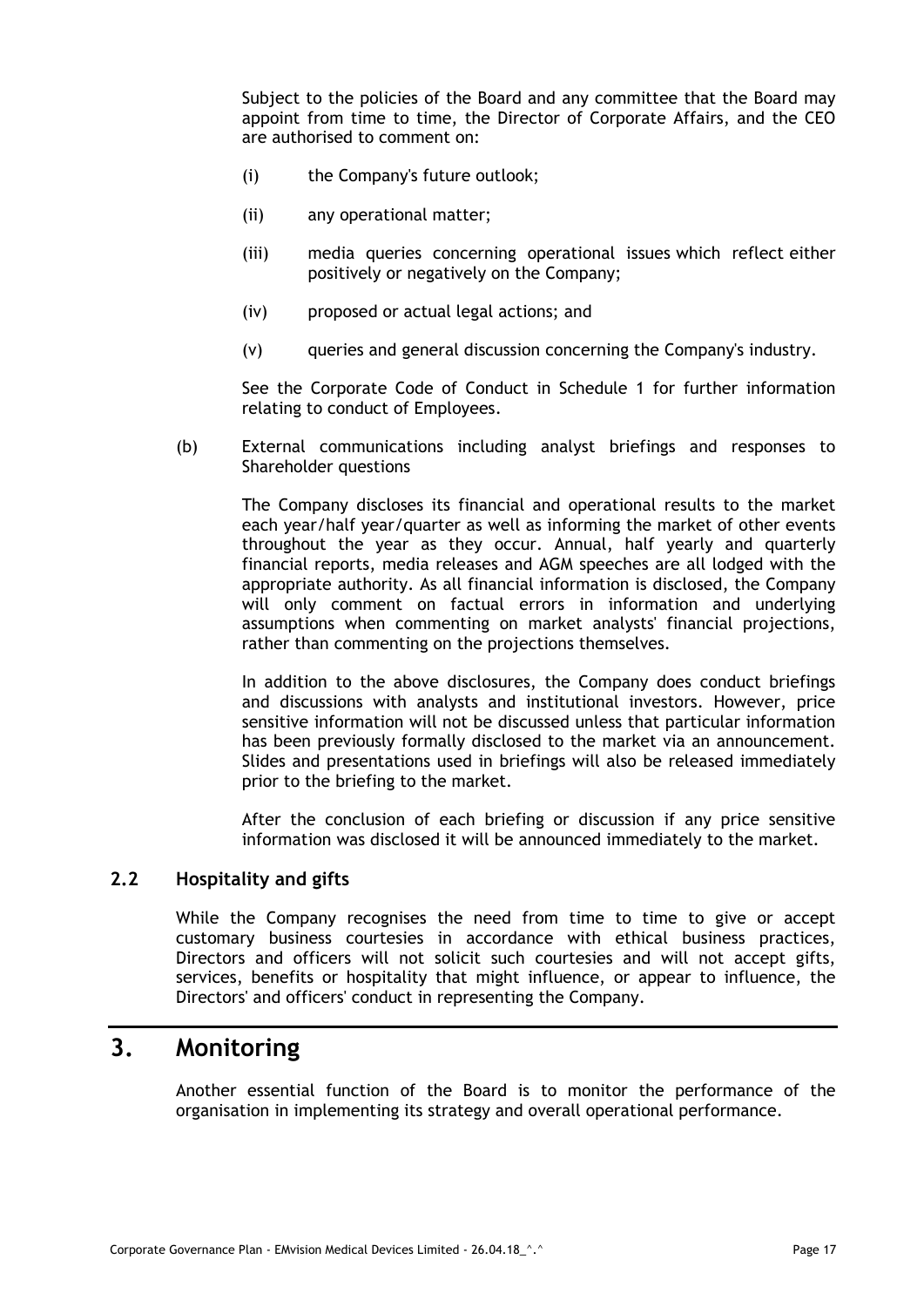## <span id="page-20-0"></span>**4. Risk and compliance management**

The Board is charged with overseeing, reviewing and ensuring the integrity and effectiveness of the Company's risk and compliance systems. The Board has an external independent auditor who is responsible for verifying the Company's compliance systems and reporting to the Board on those systems.

Since risk management is a complex and critical component of the Company's governance, the Board has established an Audit and Risk Committee to oversee and guide the detail of this topic. The CEO will be charged with implementing appropriate risk systems within the Company. Aspects of this process may be delegated.

Refer to Schedule 2 which sets out the Audit and Risk Committee Charter.

The risk management system will be based on Australian Standard AS/NZS4360:2004.

Risk management is considered a key governance and management process. It is not an exercise merely to ensure regulatory compliance. Therefore, the primary objectives of the risk management system at the Company will be to ensure:

- (a) all major sources of potential opportunity for and harm to the Company (both existing and potential) are identified, analysed and treated appropriately;
- (b) business decisions throughout the Company appropriately balance the risk and reward trade off;
- (c) regulatory compliance and integrity in reporting is achieved; and
- (d) Senior Management, the Board and investors understand the risk profile of the Company.

In line with these objectives, the risk management system will cover:

- (a) operations risk;
- (b) financial reporting;
- (c) compliance; and
- (d) reputational risk.

The Audit and Risk Committee reviews all major strategies and purchases for their impact on the risk facing the Company and makes appropriate recommendations to the Board. The Company reviews annually its operations to update its risk profile. This occurs in conjunction with the strategic planning process.

The Board receives a quarterly report on those areas of risk identified by the Audit and Risk Committee. In addition, as specified by Recommendation 4.2 of the ASX Corporate Governance Council's Corporate Governance Principles and Recommendations (3rd Edition), the CEO and CFO provide a written declaration of assurance that their opinion, that the financial records of the Company for any financial period have been properly maintained, comply with the appropriate accounting standards and give a true and fair view of the financial position and performance of the Company, has been formed on the basis of a sound system of risk management and internal control which is operating effectively.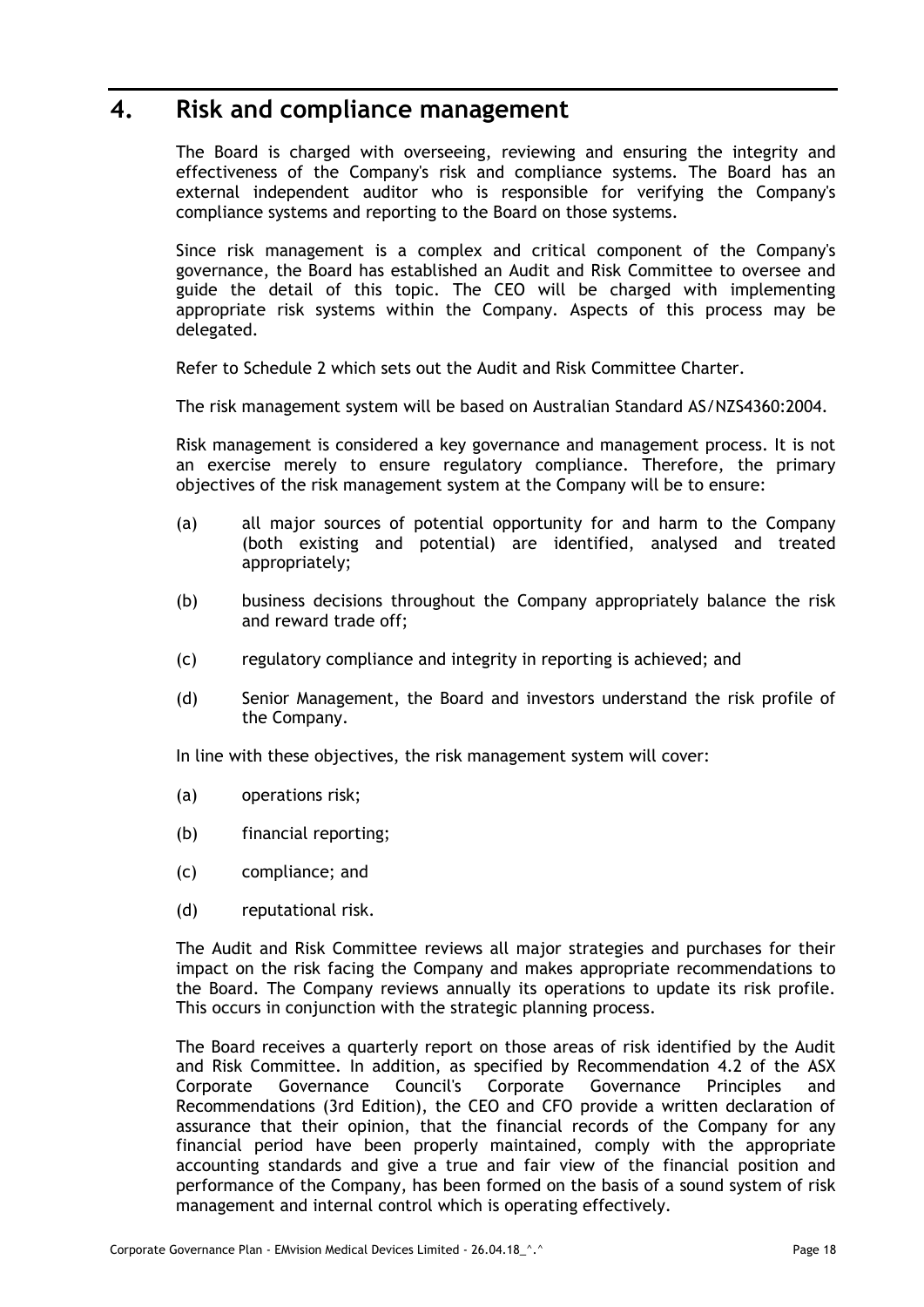## <span id="page-21-0"></span>**5. Delegation of authority**

Directors are responsible for any delegations of their responsibilities with regard to corporate operations. As such, they decide as a Board what Company matters are delegated to either specific Directors or management. In addition, they outline what controls are in place to oversee the operation of these delegated powers.

As a consequence, individual Directors have no individual authority to participate in the day-to-day management of the Company including making any representations or agreements with member companies, suppliers, customers, employees or other parties or organisations.

The exception to this principle occurs where the Board explicitly delegates an authority to the Director individually. Additionally, it is recognised that all Executive Directors will carry significant delegated authority by virtue of their management position.

Similarly, Committees and their members require specific delegations from the Board as a whole and these will be contained in each Committee's respective Terms of Reference.

### <span id="page-21-1"></span>**5.1 General delegations**

In general, the Board delegates all powers and authorities required to effectively and efficiently carry out the Company's business. Listed below are the exceptions to these delegations, whereby the Board or appropriate Committee reserves the powers as indicated.

#### <span id="page-21-2"></span>**5.2 Decisions requiring Board approval**

In addition to those decisions requiring approval pursuant to the respective Committee Charters, the following decisions must be referred to the Board for approval:

- (a) Directors acquiring or selling shares of the Company;
- (b) issuing shares of the Company;
- (c) acquiring, selling or otherwise disposing of property in excess of the amount set out in the Company's approval matrix;
- (d) founding, acquiring or selling subsidiaries of or any company within the Company, participating in other companies or dissolving or selling the Company's participation in other companies (including project joint ventures);
- (e) acquiring or selling patent rights, rights in registered trademarks, licences or other intellectual property rights of the Company;
- (f) founding, dissolving or relocating branch offices or other offices, plants and facilities;
- (g) starting new business activities, terminating existing business activities or initiating major changes to the field of the Company's business activities;
- (h) approving and/or altering the annual business plan (including financial planning) for the Company or any part of the Company;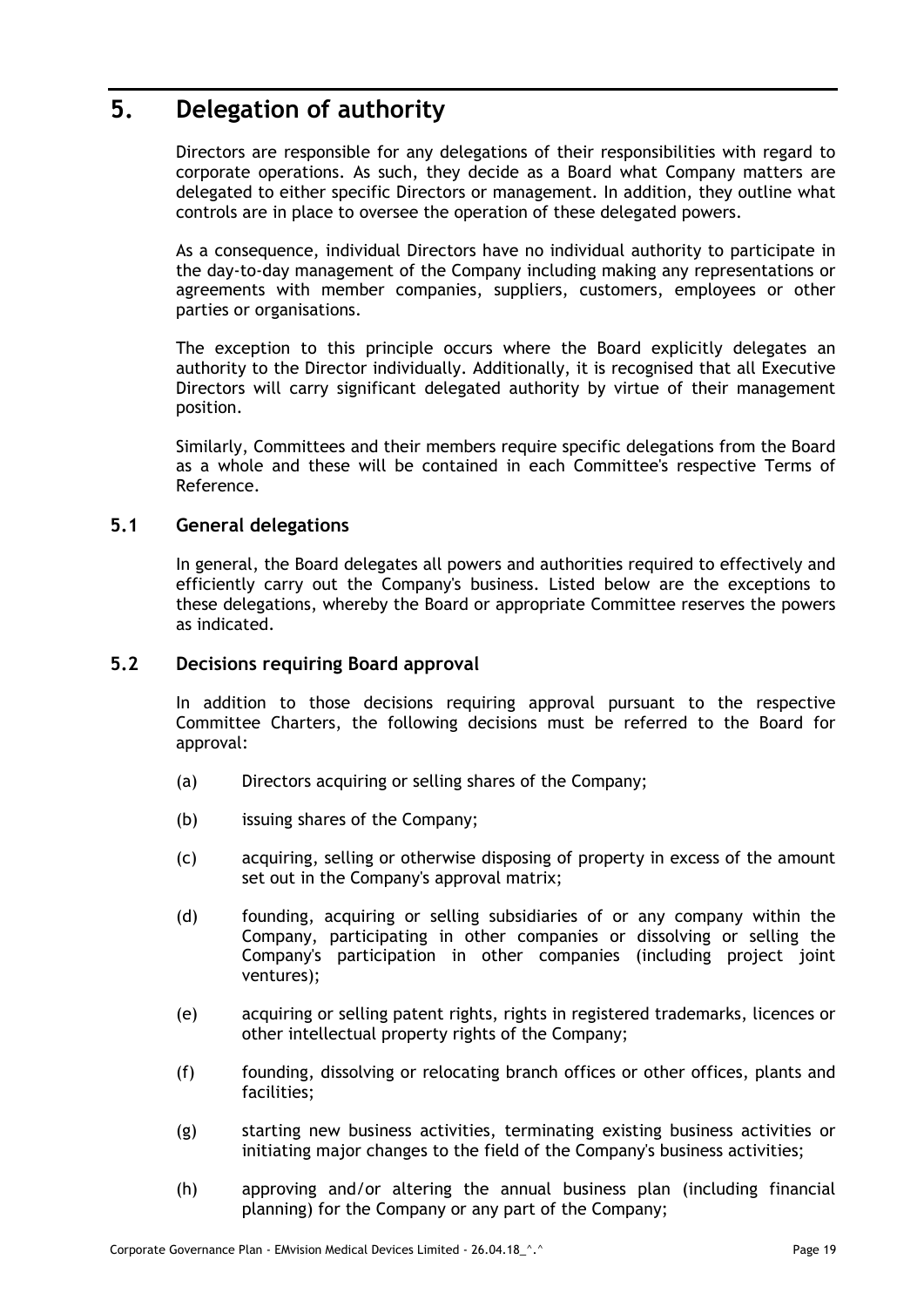- (i) taking or granting loans which exceed the amount set out in the Company's approval matrix (including, without limitation, the placing of credit orders, issuing of promissory notes or loans against IOUs);
- (j) granting securities of any type;
- (k) granting loans to Company officers or employees and taking over guarantees for the Company's officers and employees;
- (l) entering into agreements for recurring, voluntary, or additional social benefits, superannuation agreements or agreements for general wage and salary increases;
- (m) determining the total amount of bonuses and gratuities for Company officers and employees;
- (n) determining the appointment, termination, prolongation of employment or amendment to conditions of employment of members of the Board of Directors; and
- (o) granting or revoking a power of attorney or limited authority to sign and/or act on behalf of the Company.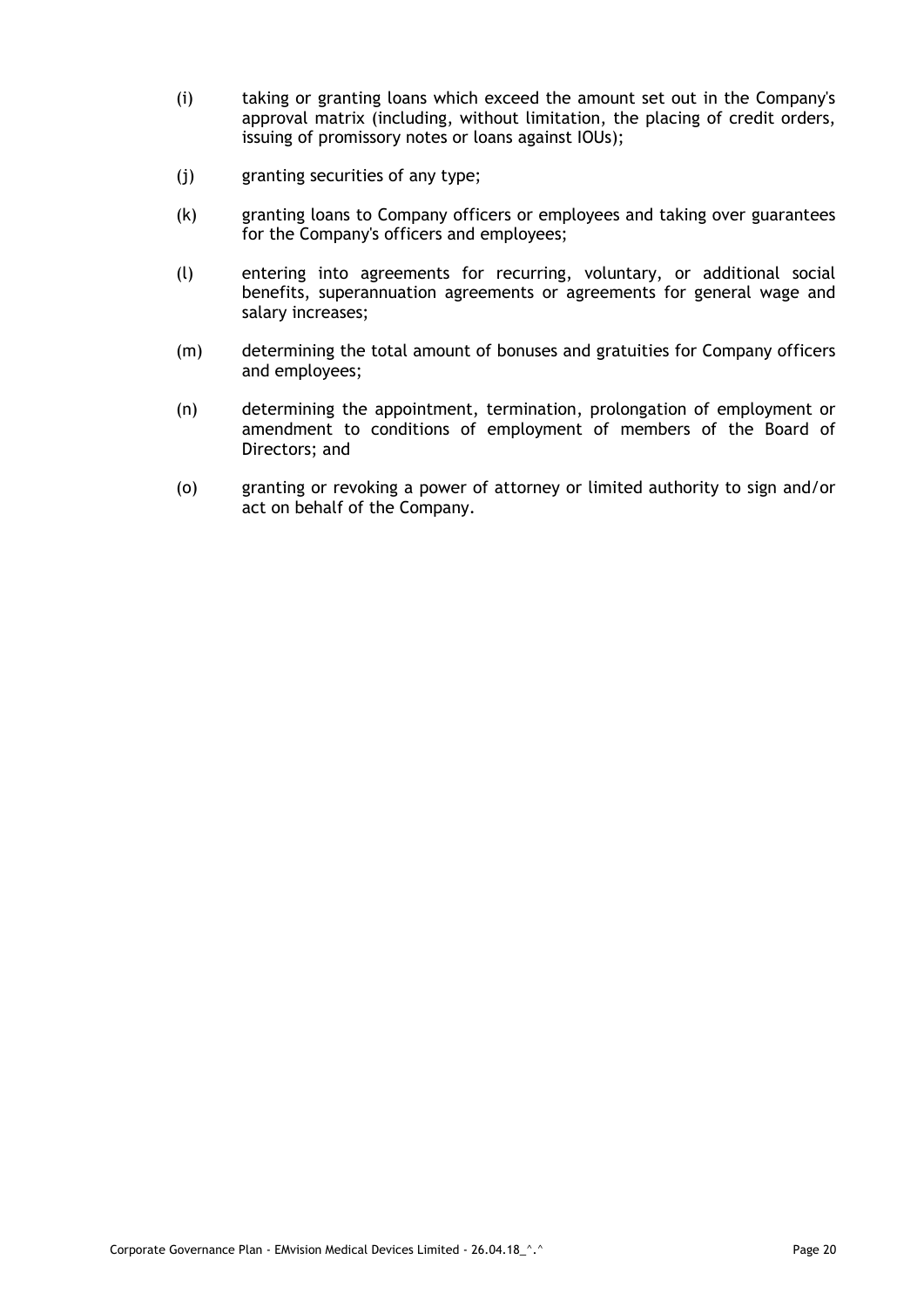## <span id="page-23-1"></span><span id="page-23-0"></span>**1. Director protection**

### <span id="page-23-2"></span>**1.1 Information seeking protocol**

Directors will adhere to the following protocol when seeking information:

- (a) approach the CEO or the Company Secretary to request the required data;
- (b) if the data is not forthcoming, approach the Chair; and
- (c) if the information is still not forthcoming, write a letter to all Board members and the CEO detailing the information that is required, purpose of the information, and who the Director intends to approach in order to obtain the information.

### <span id="page-23-3"></span>**1.2 Access to professional advice**

A Director of the Company is expected to exercise considered and independent judgment on the matters before them. To discharge this expectation a Director may, from time to time, need to seek independent, expert opinion on matters before them. All Directors have the individual authority to commit the company to up to \$5,000 per annum in professional advice.

Prior to seeking professional advice a director shall inform the Chair about the nature of the opinion or information sought, the reason for the advice, the terms of reference for the advice and the estimated cost of the advice. Where more than one Director is seeking advice about a single issue, the Chair shall endeavour to coordinate the provision of the advice.

If the cost of professional advice is likely to exceed \$5,000, the Director shall seek authority from the Chair prior to engaging an external expert. The Chair has delegated authority to authorise expenditures up to \$10,000. If the Chair withholds authorisation, the Director has the right to seek authority from the Board at the next Board meeting. If the cost of professional advice is likely to exceed \$10,000, then the Boards approval for the engagement of an external expert is required.

Advice so received should be received on behalf of the Board as a whole.

#### <span id="page-23-4"></span>**1.3 Access to Board papers**

The Directors have the right to access board papers as granted by the Corporations Act. Such access shall be provided on a timely basis.

#### <span id="page-23-5"></span>**1.4 Insurance**

The Company currently holds Directors' and Officers' Insurance Policies. The Company will ensure that all new Directors and Officers are included on the Company's insurance policies. The Company will also review the D&O Insurance Policies on at least an annual basis to ensure that they are sufficient.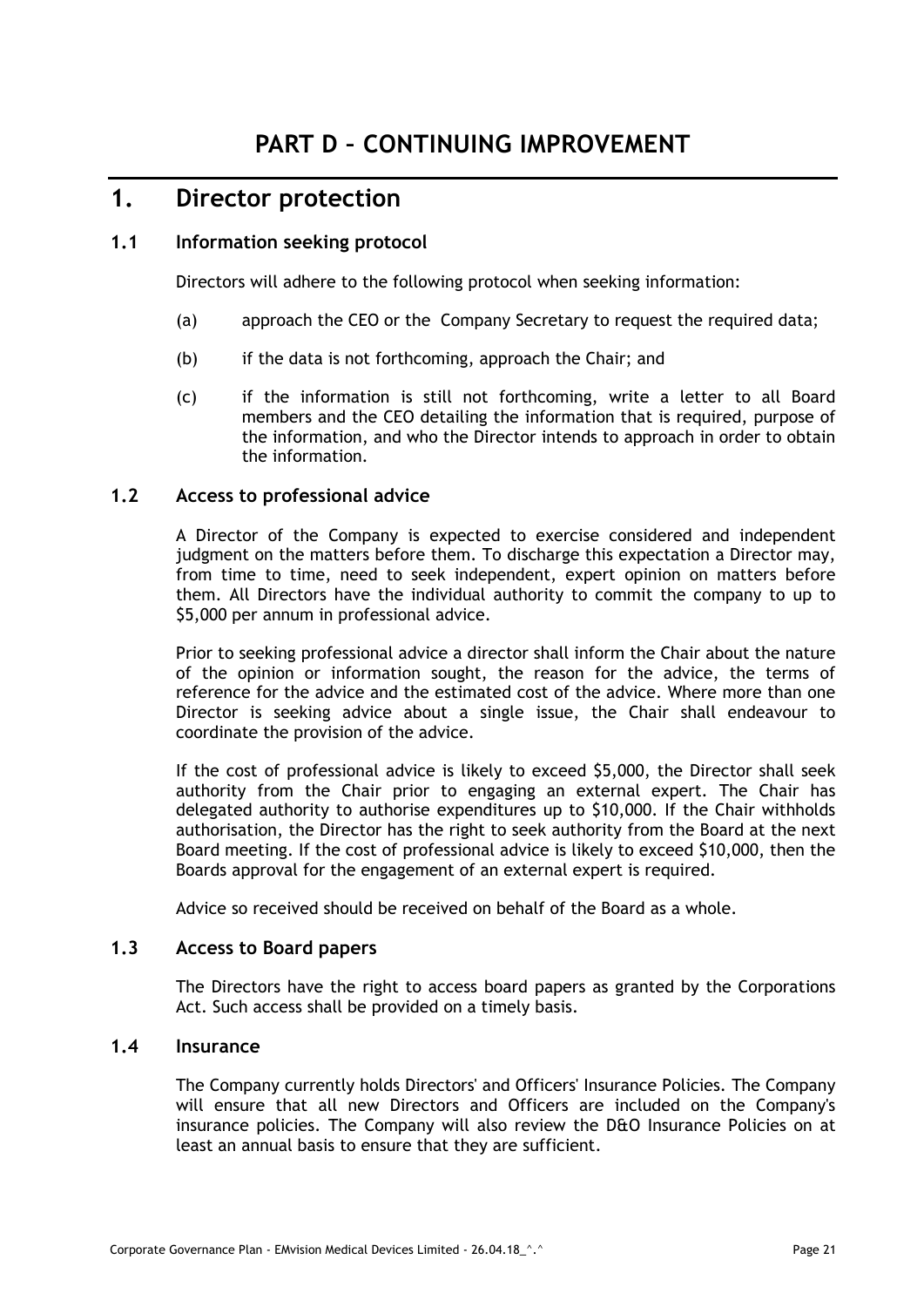## <span id="page-24-0"></span>**2. Board and Senior Executive evaluation**

### <span id="page-24-1"></span>**2.1 Evaluation process**

The Board considers the evaluation of its own and senior executive performance as fundamental to establishing a culture of performance and accountability. See Schedule 3 and Schedule 4 of the Company's Corporate Governance Plan for further information regarding the Remuneration and Nomination Committee and performance evaluation.

### <span id="page-24-2"></span>**2.2 Board and Director evaluations**

The Board considers the ongoing development and improvement of its own performance as a critical input to effective governance. As a result, the Board will undertake an evaluation of Board and Director performance.

The review will be based on a number of goals for the Board and individual Directors that will be established. The goals are based on corporate requirements and any areas for improvement that may be identified. The Board will consider the outcome of such reviews in a dedicated meeting and develop a series of actions and goals to guide improvement. The Chair will provide each Director with confidential feedback on his or her performance. This feedback is used to develop a development plan for each Director. The Board does not endorse the reappointment of a Director who is not satisfactorily performing the role.

The Remuneration and Nomination Committee will arrange for a performance evaluation of the Board, its Committees and individual Directors to be conducted on an annual basis.

### <span id="page-24-3"></span>**2.3 Board Committee evaluations**

Once established, the Board will set a number of expectations for its Committees. These expectations are to be derived after considering the results of previous reviews if any, an assessment of the Company's current and future needs, and a review of each Committee's Charter or purpose. As a result of a review, the Board may amend or revoke a Committee's Charter.

The Remuneration and Nomination Committee will review the performance of the Committees and itself against expectations. Based upon the review, individuals and groups will be provided with feedback on their performance. The results of the review will be a key input into the expectations set by the Board.

### <span id="page-24-4"></span>**2.4 Senior Executive evaluations**

All senior executives at the Company will be subject to an annual performance evaluation. Each year, senior executives (including the CEO) will establish a set of performance targets. These targets are aligned to overall business goals and the Company's requirements of the position. In the case of the CEO, these targets are negotiated between the CEO and the Board and signed off by the whole Board.

An informal assessment of progress is carried out throughout the year. A full evaluation of the executive's performance against the agreed targets takes place annually. This will normally occur in conjunction with goal setting for the coming year. Since the Company is committed to continuous improvement and the development of its people, the results of the evaluation form the basis of the executive's development plan. Performance pay components of executives' packages are dependent on the outcome of the evaluation.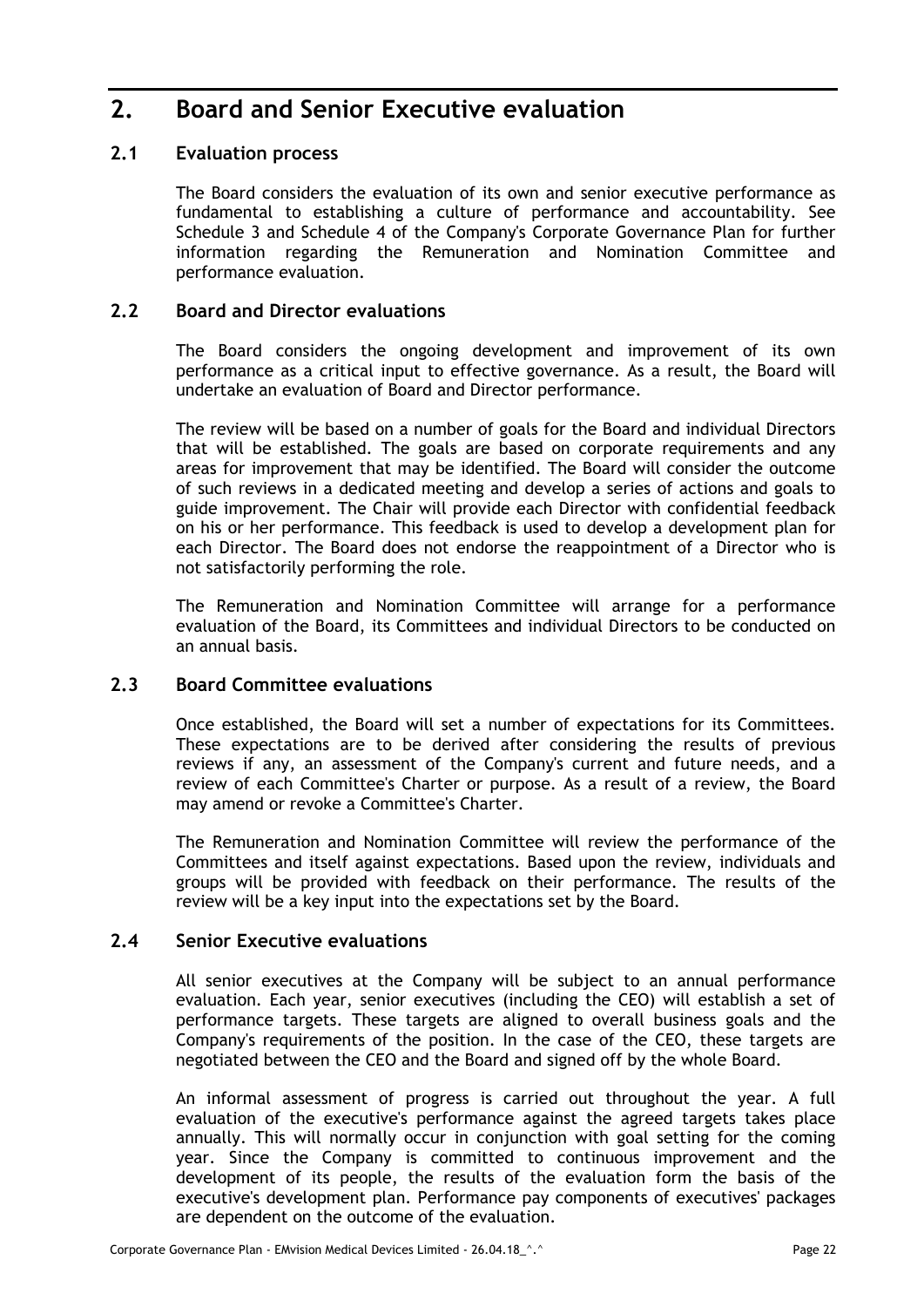## <span id="page-25-0"></span>**3. Executive Director remuneration**

### <span id="page-25-1"></span>**3.1 Composition**

Remuneration packages for Executive Directors and other senior executives include an appropriate balance of fixed remuneration and performance-based remuneration.

For further details in relation to the roles of the Executive Directors, see Annexure B.

### <span id="page-25-2"></span>**3.2 Fixed remuneration**

Fixed remuneration is reasonable and fair, taking into account the Company's obligations at law and labour market conditions, and is relative to the scale of the Company's business. It reflects core performance requirements and expectations.

For further details in relation to the fixed remuneration of the Executive Directors, see Annexure B.

### <span id="page-25-3"></span>**3.3 Performance-based remuneration**

Performance-based remuneration should be linked to clearly specified performance targets. These targets should be aligned to the Company's short and long-term performance objectives and should be appropriate to its circumstances, goals and risk appetite.

For further details in relation to the receipt of performance based remuneration by the Executive Directors, see Annexure B.

#### <span id="page-25-4"></span>**3.4 Equity-based remuneration**

The Company strives to have a well-designed equity-based remuneration, including options or performance rights, which can be an effective form of remuneration, especially when linked to hurdles that are aligned to the Company's longer-term performance objectives. The Company takes care in the design of equity-based remuneration schemes to ensure that they do not lead to "short-termism" on the part of senior executives or the taking of undue risks.

For further details in relation to the equity based remuneration for the Executive Directors, see Annexure B.

#### <span id="page-25-5"></span>**3.5 Termination and other benefits**

Termination payments, if any, for senior executives are agreed in advance and the agreement clearly addresses what will happen in the case of early termination. There is no payment for removal for misconduct.

For further details in relation to the termination benefits of the Executive Directors, see Annexure B.

## <span id="page-25-6"></span>**4. Non-Executive Director remuneration**

#### <span id="page-25-7"></span>**4.1 Composition**

Non-Executive Directors are remunerated by way of cash fees, superannuation contributions and non-cash benefits in lieu of fees (such as salary sacrifice into superannuation or equity).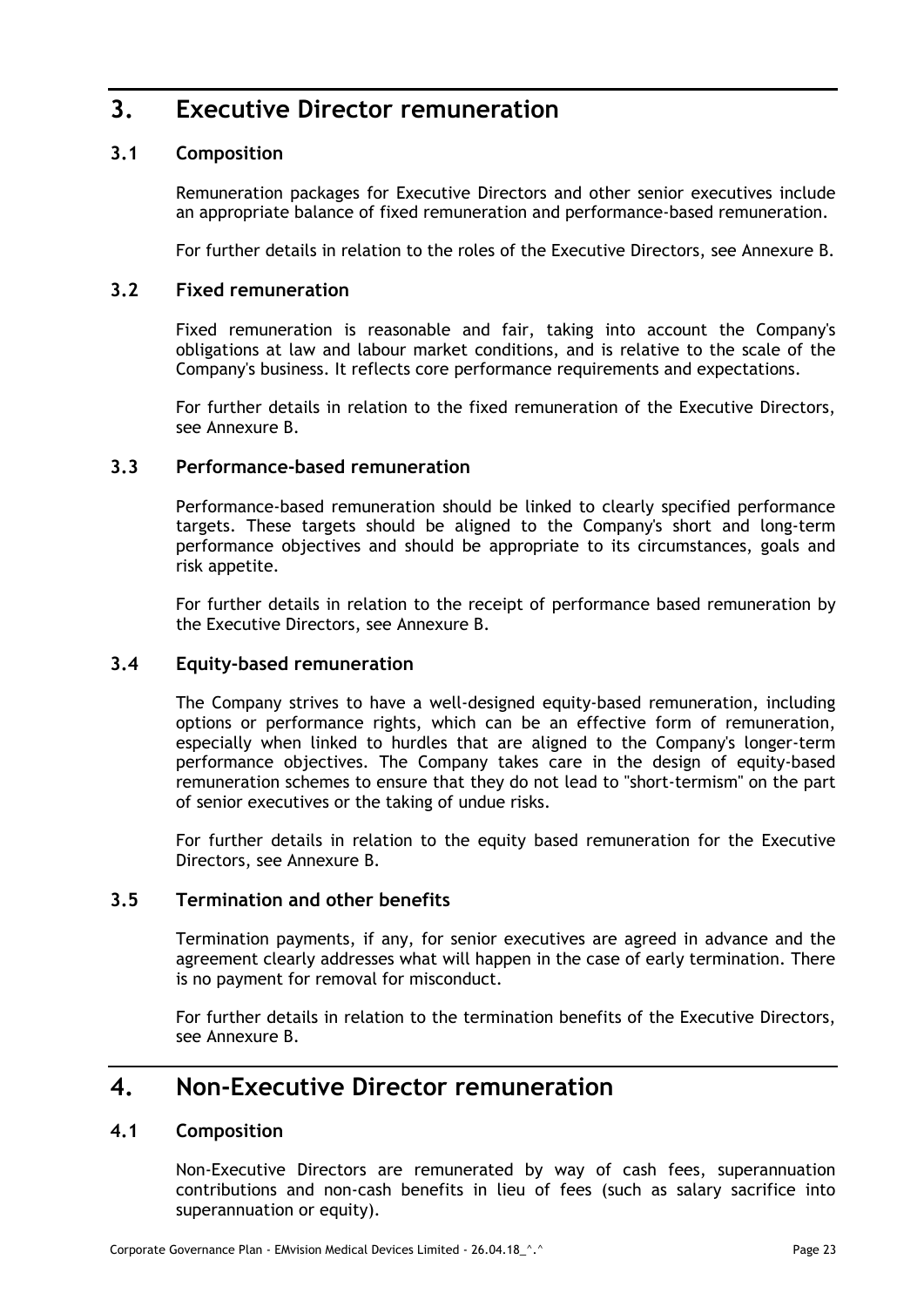### <span id="page-26-0"></span>**4.2 Fixed remuneration**

Levels of fixed remuneration for Non-Executive Directors reflect the time commitment and responsibilities of the role.

Non-Executive Directors are paid their fees out of the maximum aggregate amount approved by shareholders for the remuneration of Non-Executive Directors. The sum each Non-Executive Director is paid is determined by the Board from time to time. Additional fees can be paid for participation on Board Committees; however, the total fees paid to Non-Executive Directors, including fees paid for participation on Board Committees, are kept within the total amount approved by shareholders.

### <span id="page-26-1"></span>**4.3 Performance-based bonus**

Non-executive Directors do not receive performance-based remuneration as it may lead to bias in their decision-making and compromise their objectivity.

The Company's Non-Executive Directors do not receive performance-based bonuses.

#### <span id="page-26-2"></span>**4.4 Equity-based remuneration**

It is generally acceptable for Non-Executive Directors to receive securities as part of their remuneration to align their interests with the interests of other security holders. However, Non-Executive Directors generally should not receive options with performance hurdles attached or performance rights as part of their remuneration as it may lead to bias in their decision-making and compromise their objectivity.

The Company's Non-Executive Directors cannot choose to receive shares in the Company as part of their remuneration instead of receiving cash and may not participate in equity schemes of the Company, such as option schemes, that are designed to encourage enhanced performance of the participant.

#### <span id="page-26-3"></span>**4.5 Superannuation benefits**

Non-Executive Directors should not be provided with retirement benefits other than superannuation.

The Company's Non-Executive Directors are entitled to statutory superannuation.

# <span id="page-26-4"></span>**5. Director development**

The Company is committed to continuing development of its Directors and executives. In line with this commitment, there is an expectation that all Directors and the CEO will commit to at least 2 days of professional development each year. The Board allocates an annual budget of \$5,000 per Director to encourage Directors to participate in training and development programs. Any Director wishing to undertake either specific directorial training or personal development courses is expected to approach the Chair for approval of the proposed course. Development may be in both governance and governance processes or in the Company's industry.

## <span id="page-26-5"></span>**6. Director induction**

New directors will undergo an induction process in which they will be given a full briefing on the Company. This will include meeting with key executives, tours of the premises, an induction package and presentations. Information conveyed to the new Director will include: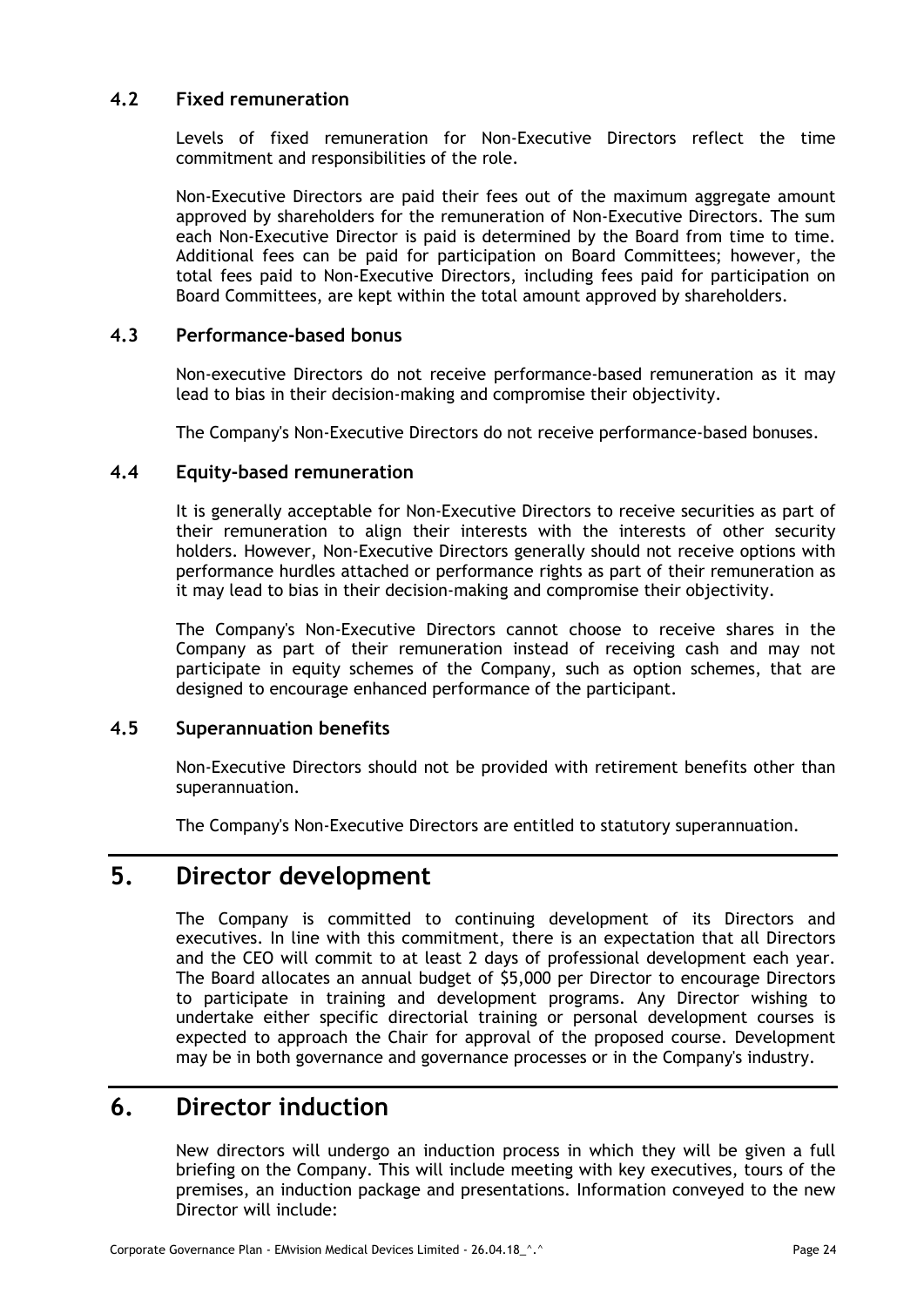- (a) details of the roles and responsibilities of a Director with an outline of the qualities required to be a successful Director;
- (b) formal policies on Director appointment as well as conduct and contribution expectations;
- (c) details of all relevant legal requirements;
- (d) access to a copy of the Board Charter;
- (e) guidelines on how the Board processes function;
- (f) details of past, recent and likely future developments relating to the Board including anticipated regulatory changes;
- (g) background information on and contact information for key people in the organisation including an outline of their roles and capabilities;
- (h) an analysis of the company including:
	- (i) core competencies of the Company;
	- (ii) an industry background briefing;
	- (iii) a recent competitor analysis;
	- (iv) details of past financial performance;
	- (v) current financial structure; and
	- (vi) any other important operating information;
- (i) a synopsis of the current strategic direction of the Company including a copy of the current strategic plan and annual budget;
- (j) access to a copy of the Constitution of the Company; and
- (k) Directors Deed of Indemnity and Right of Access to Documents, if applicable.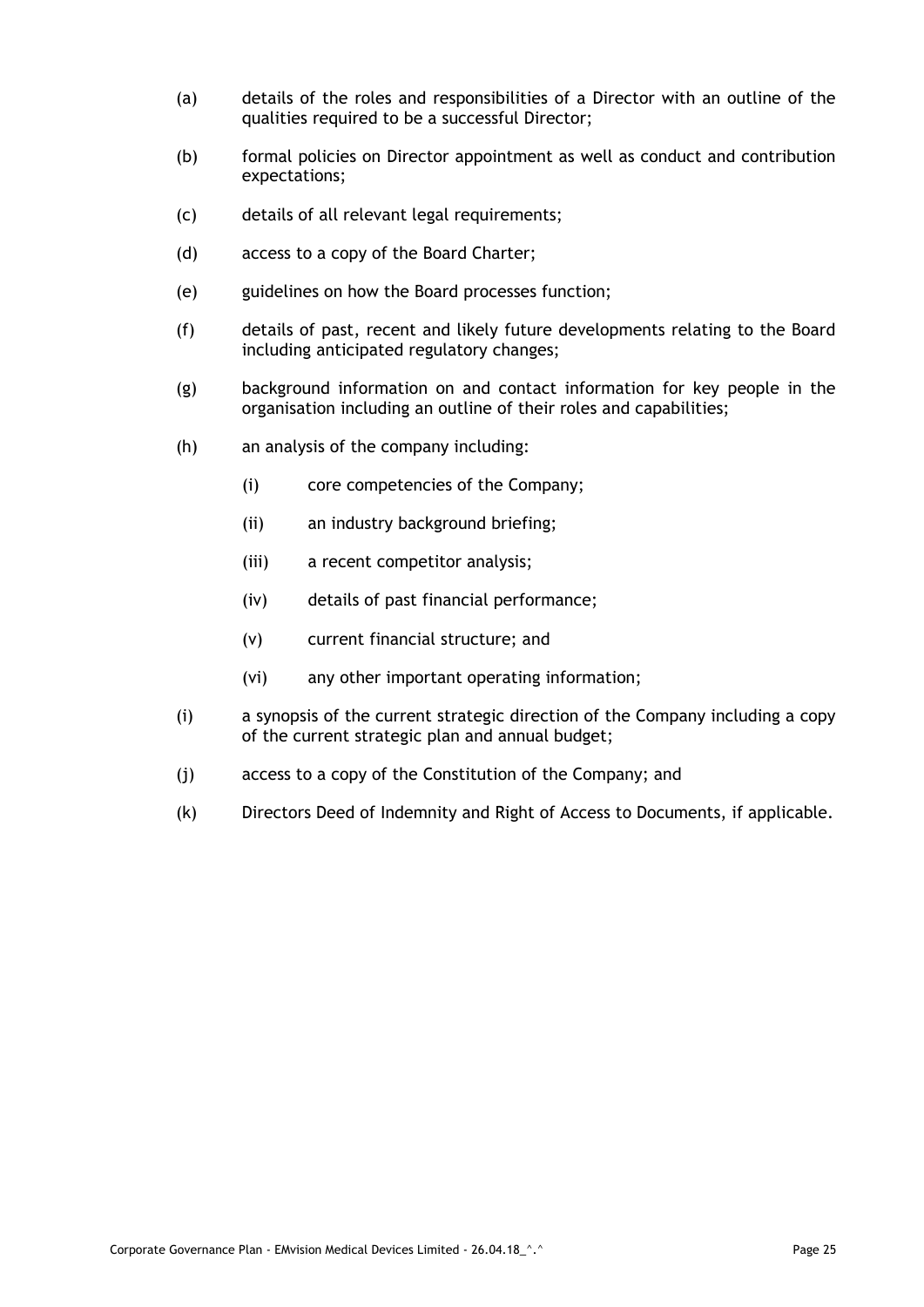### **Annexure A – Definition of Independence**

<span id="page-28-0"></span>An independent Director is a Non-Executive Director (ie. is not a member of management) and:

- **1.** is not, and has not within the last 3 years been:
	- (a) employed in an executive capacity by the Company or its child entities;
	- (b) a partner, director or senior employee of a provider of material professional services to the Company or its child entities; and
	- (c) in a material business relationship (eg. as a supplier or customer) with the Company or its child entities, or an officer of, or otherwise associated with, someone with such a relationship;
- **2.** holds less than 5% of the voting shares of the Company and is not an officer of, or otherwise associated with, a shareholder holding more than 5% of the voting shares of the Company;
- **3.** has no material contractual relationship with the Company or its child entities other than as a Director;
- **4.** has no close family ties with any person who falls within any of the categories described above; and
- **5.** has not been a Director for such a period that his or her independence may have been compromised.

In each case, the materiality of the interest, position, association or relationship needs to be assessed to determine whether it might interfere, or might reasonably be seen to interfere, with the Director's capacity to bring an independent judgement to bear on issues before the Board and to act in the best interests of the Company and its security holders generally.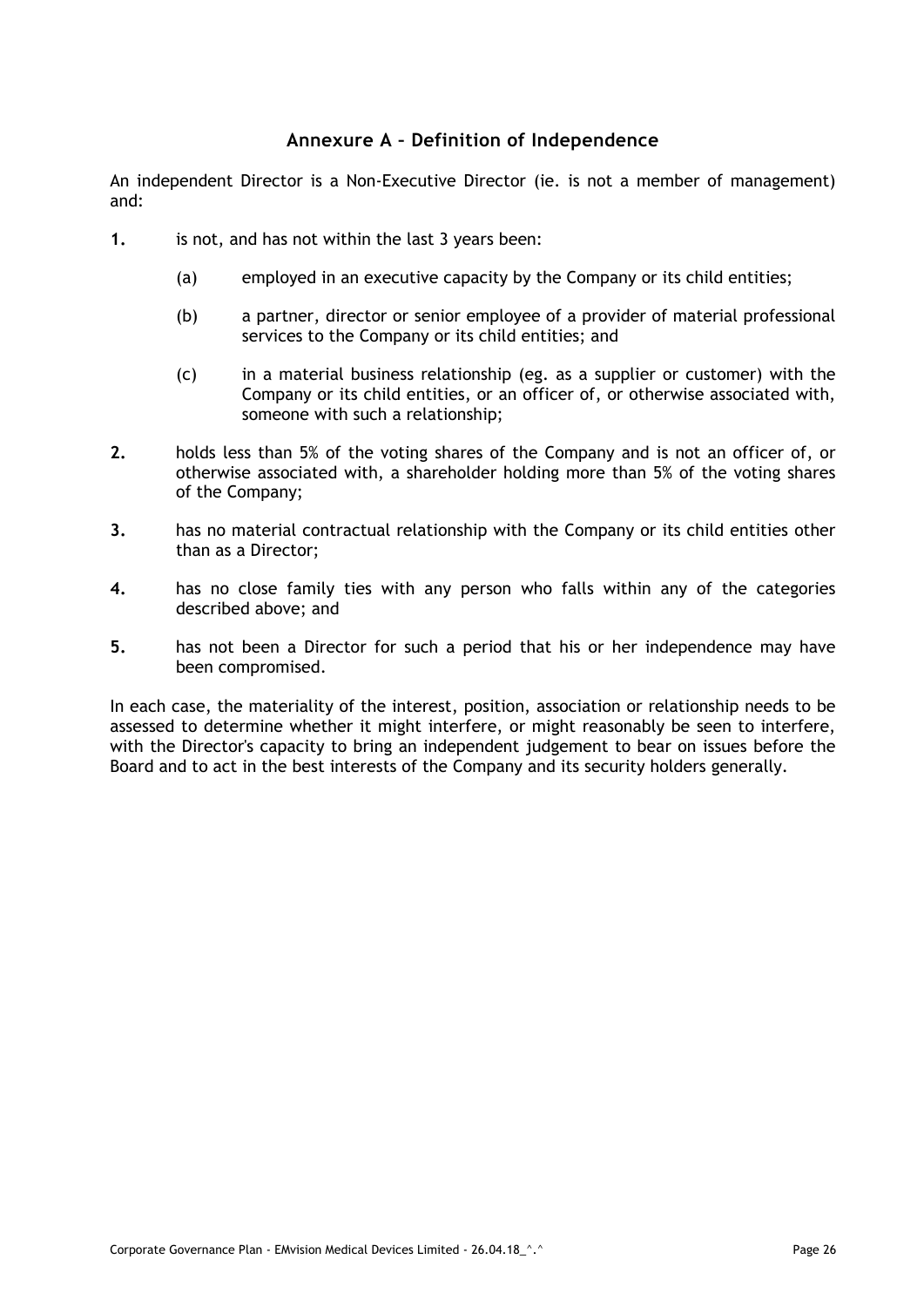### **Annexure B – Further Executive Director remuneration details**

#### <span id="page-29-0"></span>**1. Composition**

There are 2 Executive Directors currently on the Board. The following are summaries of their roles:

(a) Executive Chairman

Refer to Part A clause 4 for the role of the Chairman

In addition the Executive Chairman role includes

- (i) Working with the CEO to develop and build value in the Company consistent with the Company's strategic, business and commercialisation plan and by focusing the Company's resources and efforts on highest priority opportunities.
- (ii) development, in conjunction with the CEO, of short, medium and long term corporate strategies and planning to achieve the Company's vision and overall business objectives;
- (iii) managing the Company's research, industry and funding partnerships including the CRC-P grant
- (iv) in conjunction with the Executive Director of Corporate Affairs and the CEO undertaking appropriate public relations activities;
- (b) Director of Corporate Affairs
	- (i) Working with other executive management to build value in the Company consistent with the Company's strategic, business and commercialisation plan.
	- (ii) managing investment relations and public relations as well as overseeing capital requirements
	- (iii) being responsible for the day-to-day management of the Company's corporate affairs, corporate partnerships and company promotion.
	- (iv) assisting the CEO in managing the Company's confidential information, particularly its intellectual property portfolio
	- (v) reviewing and updating the Board and CEO level business plans to facilitate achievement of business objectives and the Company survival and growth
	- (vi) facilitating the performance of other executives by providing mutual support and encouragement to drive maximum performance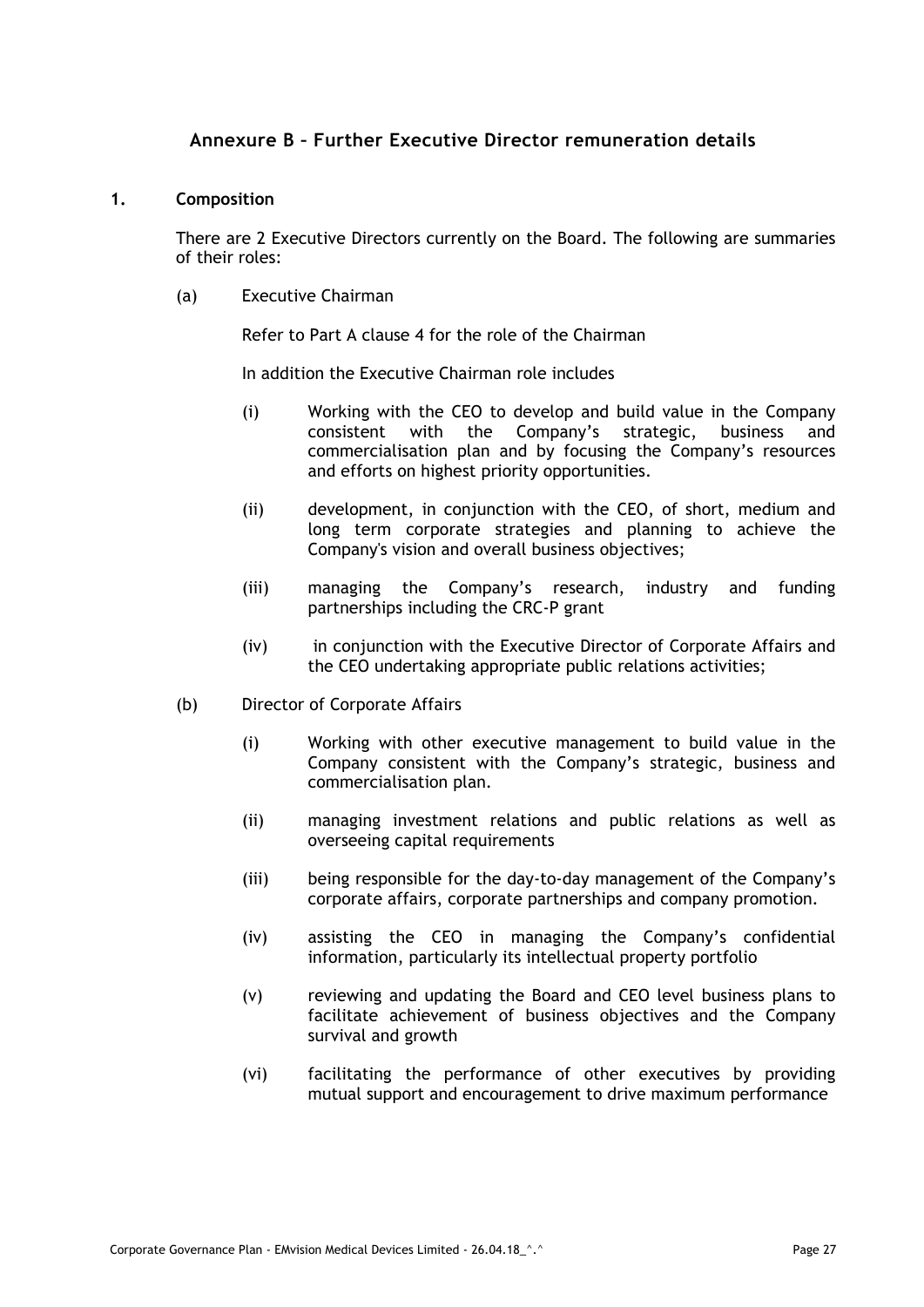#### **2. Fixed remuneration details including termination and other benefits**

#### **Executive Services Agreement – Executive Chairman**

On 12 July 2018, a new Executive Services Agreement was entered into between the Company and Executive Chairman, John Keep. Under the terms of the contract:

- (a) John Keep was appointed as Executive Chairman;
- (b) John Keep, will devote such time as is required to his role as Executive Chairman in accordance with work demands and will be paid a remuneration package:
	- (i) prior to ASX listing, a sum of \$75,000 per annum exclusive of statutory superannuation and subsequent to ASX listing, a sum of \$95,000 per annum exclusive of statutory superannuation which was effective from 6 December 2017;
	- (ii) 400,000 Options issued pursuant to the Executive Option Plan;
- (c) under the general termination of employment provision, either party may terminate the contract by the giving of three months' notice;
- (d) the Company may terminate the contract by not less than one months' notice in writing if the Executive becomes incapacitated by illness or accident for 3 consecutive months or a period aggregating more that 3 months in any 12 month period; and
- (e) the Company may terminate the contract at any time without notice if serious misconduct has occurred. On termination without cause, the Executive is not entitled to any payment.

#### **Executive Services Agreement – Executive Director of Corporate Affairs**

On 12 July 2018, a new Executive Services Agreement was entered into between the Company and Executive Director, Scott Kirkland. Under the terms of the contract:

- (a) Scott Kirkland was appointed as Executive Director of Corporate Affairs
- (b) Scott Kirkland will devote the whole of his time and attention to his role as Executive Director of Corporate Affair and will be paid a remuneration package:
	- (i) prior to ASX listing, a sum of \$72,000 per annum exclusive of statutory superannuation and subsequent to ASX listing, a sum of \$205,000 per annum exclusive of statutory superannuation which was effective from 6 December 2017;
	- (ii) 600,000 Options issued pursuant to the Executive Option Plan;
- (c) under the general termination of employment provision, either party may terminate the contract by the giving of three months' notice;
- (d) the Company may terminate the contract by not less than one months' notice in writing if the Executive becomes incapacitated by illness or accident for 3 consecutive months or a period aggregating more that 3 months in any 12 month period; and